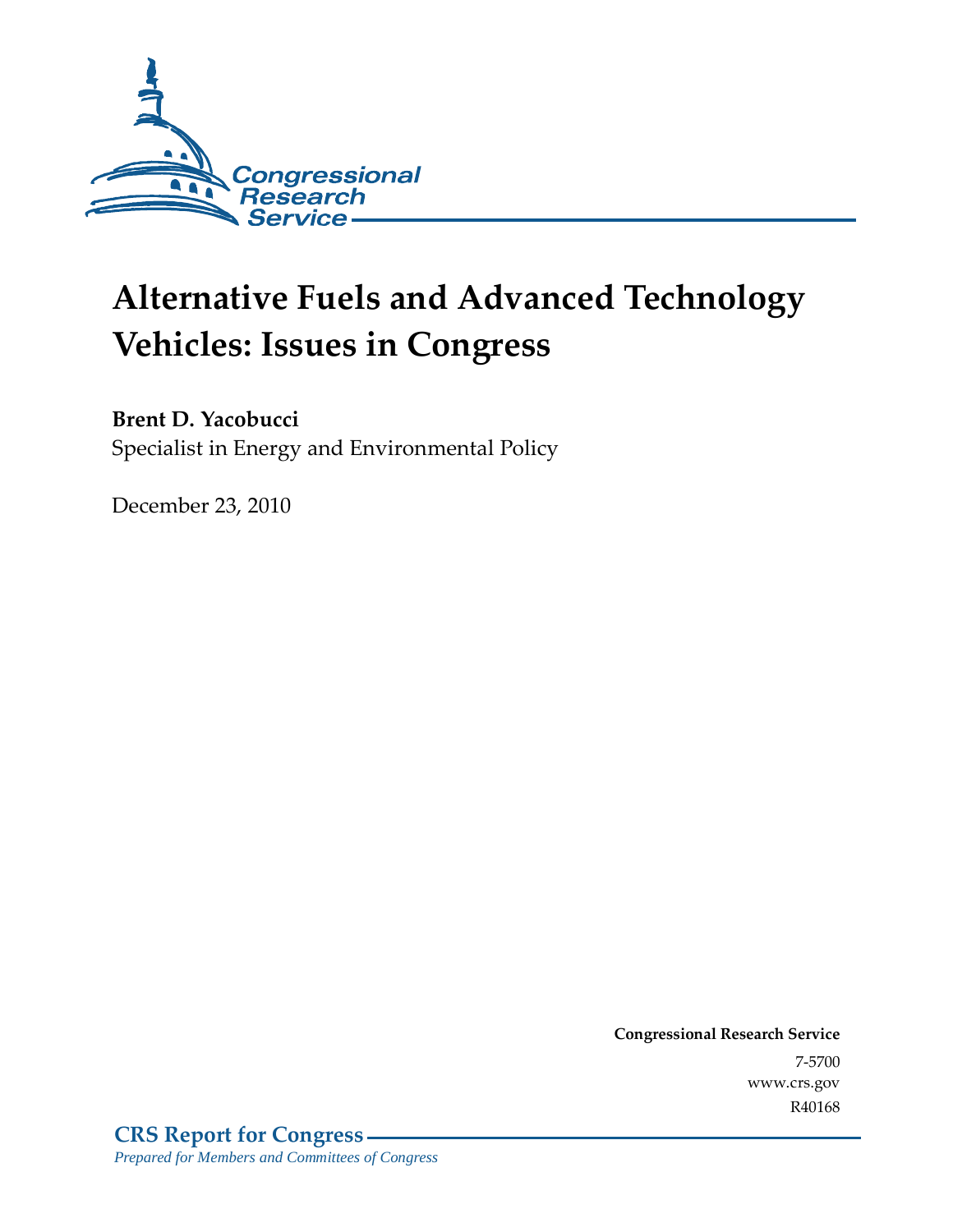## **Summary**

Alternative fuels and advanced technology vehicles are seen by proponents as integral to improving urban air quality, decreasing dependence on foreign oil, and reducing emissions of greenhouse gases. However, major barriers—especially economics—currently prevent the widespread use of these fuels and technologies. Because of these barriers, and the potential benefits, there is continued congressional interest in providing incentives and other support for their development and commercialization.

On February 3, 2010, the Environmental Protection Agency (EPA) finalized new rules for the renewable fuel standard (RFS) that was expanded by the Energy Independence and Security Act of 2007 (EISA, P.L. 110-140). In 2010, the RFS required the use of 12.95 billion gallons of ethanol and other biofuels in transportation fuel. Within that mandate, the RFS required the use of 0.95 billion gallons of advanced biofuels, including 6.5 million gallons of cellulosic biofuels. For 2011, the RFS mandate is 13.95 billion gallons, including 6.6 billion gallons of cellulosic fuel. EISA also requires that advanced biofuels (as well as conventional biofuels from newly built refineries) meet certain lifecycle greenhouse gas reduction requirements. EPA's methodology and conclusions on various biofuels' lifecycle emissions have been controversial.

EPA is also reviewing a waiver petition from Growth Energy to allow blends of up to 15% ethanol in gasoline: currently gasoline is limited to 10% ethanol content under EPA implementation of the Clean Air Act. Allowing higher blends of ethanol under the Clean Air Act would remove one component of the "blend wall," which limits the total amount of ethanol that can be blended in gasoline nationwide; other blend wall components include vehicle and pump certification and warranties, and state and local fire codes and other laws. In October 2010 EPA granted a partial waiver allowing the use of E15 in model year (MY) 2007 and newer vehicles, but deferred a decision on MY2001-MY2006 vehicles. Because EPA determined there was insufficient data to alleviate concerns over emissions performance in older vehicles, as well as motorcycles, heavy trucks, and non-road engines, the agency denied a waiver for the use of E15 in those vehicles and engines.

The  $112<sup>th</sup>$  Congress may debate alternative fuels and advanced technology vehicles as it addresses other key topics. These include their role in any federal policy to address climate change, and their role in federal energy policy. The  $112<sup>th</sup>$  Congress may also play an oversight role in the development of major regulations: EPA's implementation of the RFS and greenhouse gas controls under the Clean Air Act; the Department of Transportation's implementation of fuel economy standards enacted in 2007; and the Department of Agriculture's implementation of the 2008 Farm Bill. Further, some key tax incentives for alternative fuels that had expired or were set to at the end of 2010 were extended through the end of 2011 by the Tax Relief, Unemployment Insurance Reauthorization, and Job Creation Act of 2010 (P.L. 111-312). The  $112<sup>th</sup>$  Congress may revisit these incentives and discuss whether they should be extended beyond 2011.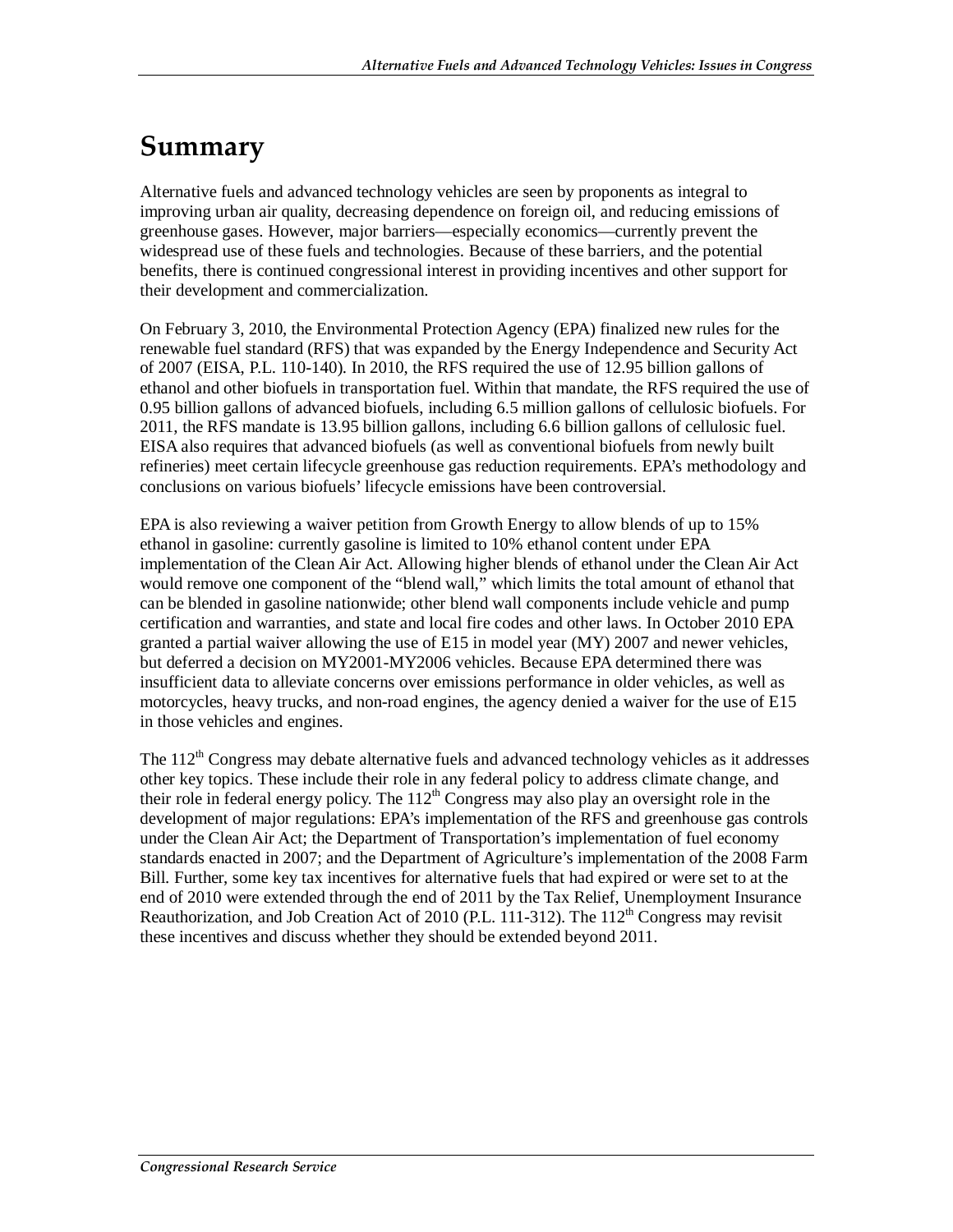## **Contents**

| Alternative Fuel and Advanced Vehicle Technology Provisions in the American Recovery |  |
|--------------------------------------------------------------------------------------|--|
|                                                                                      |  |
|                                                                                      |  |

### **Tables**

Table 1. Alternative Fuel and Advanced Vehicle Technology Provisions in P.L. 111-5................ 16

### Contacts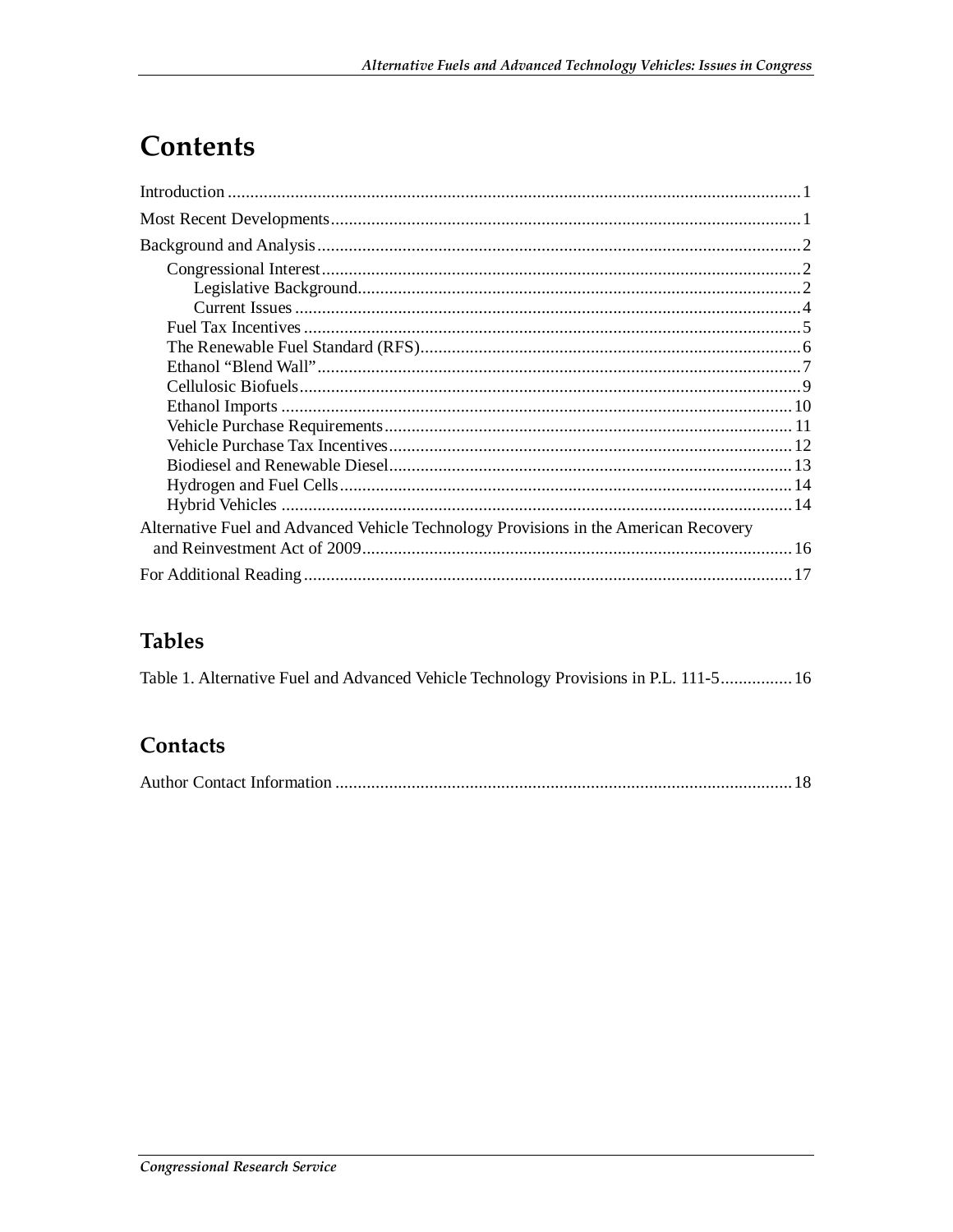## **Introduction**

High levels of oil imports and high crude oil and gasoline prices in recent years have led to increased interest in the U.S. fuel supply. Recent congressional interest has focused on alternatives to petroleum, ways to improve the efficiency of the U.S. transportation sector, and ways to improve the stability and security of the petroleum supply and refining sectors.<sup>1</sup> From spring 2006 to summer 2008, high global oil prices (spurred by high demand) and refinery constraints in the domestic gasoline supply pushed U.S. gasoline pump prices to historic highs.

Historically, a problem in maintaining interest in alternative fuels and vehicles has been the volatility in oil and gasoline prices. Interest tends to rise as prices rise, and decline as prices dip. Arguably, statutory policies can counterbalance dips in public interest in periods of mixed market signals as seen recently. In fall 2006 and winter 2007, gasoline prices eased somewhat before rising significantly through summer 2008; and after summer 2008, petroleum and gasoline prices fell dramatically.

Along with fuel prices and supply, environmental concerns, especially poor air quality and concerns over the potential effects of climate change, have further raised interest in the development of alternatives to petroleum, as well as ways to use petroleum more efficiently.

Key components of federal policies to reduce petroleum consumption include the promotion of alternatives to petroleum fuels and the promotion of more efficient vehicles. This report provides an overview of current issues surrounding alternative fuels<sup>2</sup> and advanced technology vehicles<sup>3</sup> issues discussed in further detail in other CRS reports referred to in each section.

## **Most Recent Developments**

On December 17, 2010, President Obama signed the Tax Relief, Unemployment Insurance Reauthorization, and Job Creation Act of 2010 (P.L. 111-312). Among other provisions, the law extends through the end of 2011 tax credits for ethanol, biodiesel, and other alternative fuels that had expired at the end of 2009 or were set to expire at the end of 2010. In addition, the law extended through 2011 the \$0.54-per-gallon tariff on ethanol imported from most countries—this duty was also set to expire at the end of 2010.

On March 6, 2009, Growth Energy (on behalf of 52 U.S. ethanol producers) applied to the Environmental Protection Agency (EPA) for a waiver from the current Clean Air Act limitation on ethanol content in gasoline. Before the waiver, ethanol content in gasoline for all uses was capped at 10% (E10); the application requested an increase in the maximum concentration to 15% (E15). If granted, the waiver would allow the use of significantly more ethanol in gasoline than is

<sup>&</sup>lt;u>.</u> <sup>1</sup> For more information on petroleum supply and prices, see CRS Report RL32530, World Oil Demand and its Effect on *Oil Prices*, by Robert Pirog. For more information on legislative proposals to help mitigate high gasoline prices, see CRS Report RL33521, *Gasoline Prices: Causes of Volatility and Congressional Response*, by Carl E. Behrens and Carol Glover.

 $2$  Alternative fuels are fuels produced from sources other than petroleum, including natural gas, coal-derived fuels, agriculture-based ethanol and biodiesel, and hydrogen.

<sup>&</sup>lt;sup>3</sup> Advanced technology vehicles are vehicles that use technologies other than (or in addition to) an internal combustion engine, including electric vehicles, fuel cell vehicles, and hybrids.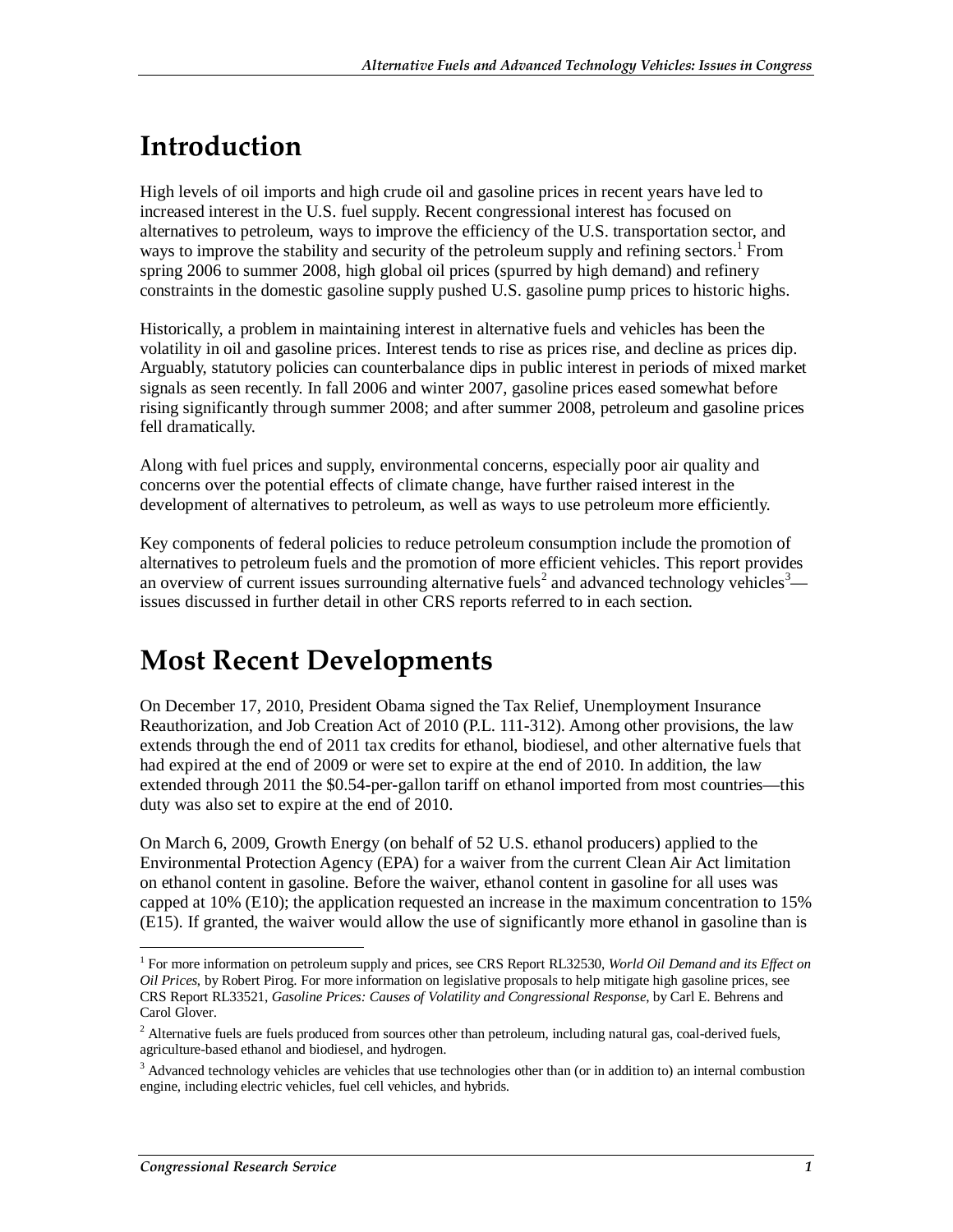currently permitted under the Clean Air Act. The 10% limitation leads to an upper bound of roughly 15 billion gallons of ethanol in all U.S. gasoline. This "blend wall" could limit the fuel industry's ability to meet an Energy Independence and Security Act (EISA, P.L. 110-140) requirement to use increasing amounts of renewable fuels (including ethanol) in transportation. In October 2010 EPA granted a partial waiver allowing the use of E15 in model year (MY) 2007 and newer vehicles, but deferred a decision on MY2001-MY2006 vehicles. Because EPA determined there was insufficient data to alleviate concerns over emissions performance in older vehicles, as well as motorcycles, heavy trucks, and non-road engines, the agency denied a waiver for the use of E15 in those vehicles and engines.

On February 3, 2010, EPA finalized new rules for the renewable fuel standard (RFS) that was expanded by the Energy Independence and Security Act of 2007 (EISA, P.L. 110-140). In 2010, the RFS required the use of 12.95 billion gallons of ethanol and other biofuels in transportation fuel. Within that larger mandate, the RFS required the use of 0.95 billion gallons of advanced biofuels, including 6.5 million gallons of cellulosic biofuels. For 2011, the overall mandate is 13.95 billion gallons, including 6.6 million gallons of cellulosic fuel. EISA also requires that advanced biofuels (as well as conventional biofuels from newly built refineries) meet certain lifecycle greenhouse gas reduction requirements. EPA's methodology and conclusions on various biofuels' lifecycle emissions have been controversial.

## **Background and Analysis**

## **Congressional Interest**

#### **Legislative Background**

A combination of issues—the oil crises of the 1970s, the rise in awareness of environmental issues, concerns over energy security, increasing vehicle emissions, and high gasoline prices have spurred interest in moving the United States away from petroleum fuels for transportation and toward alternative fuels and advanced vehicle technologies.

#### *The Energy Policy Act of 1992*

The  $102<sup>nd</sup>$  Congress passed the Energy Policy Act of 1992 (EPAct 1992, P.L. 102-486). Among other provisions, this law requires the purchase of alternative fuel vehicles by federal agencies, state governments, and alternative fuel providers.<sup>4</sup> Under EPAct 1992, a certain percentage which varies by the type of fleet (i.e., federal, state, or fuel provider)—of new passenger vehicles must be capable of operating on alternative fuels, including ethanol, methanol, natural gas, or propane. EPAct 1992 established a tax credit for the purchase of electric vehicles, as well as tax deductions for the purchase of alternative fuel and hybrid vehicles.

 4 Alternative fuel providers are businesses that sell or distribute alternative fuels.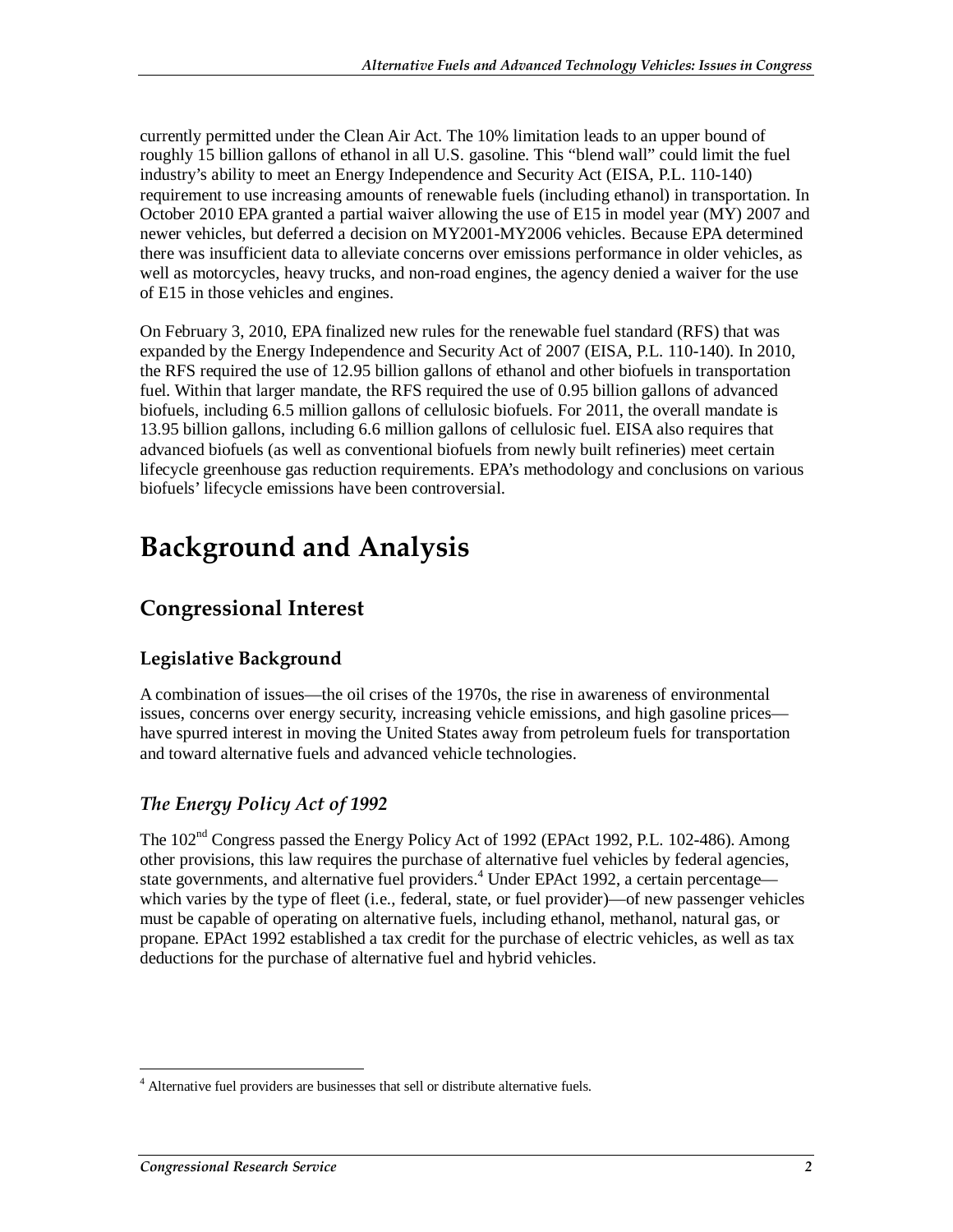#### *The Energy Policy Act of 2005*

There was little congressional action on energy policy through the late 1990s. In light of high fuel prices in the early 2000s, continued growth in domestic and global petroleum demand, and other energy policy concerns, Congress began working on comprehensive energy legislation in 2001. In the  $107<sup>th</sup>$  Congress, an energy bill stalled in conference. The  $108<sup>th</sup>$  Congress continued the debate over energy legislation. The conference report (H.Rept. 108-375) included provisions on vehicle tax credits, amendments to vehicle purchase requirements under the Energy Policy Act of 1992, a requirement that motor fuels contain ethanol or other renewable fuels, and tax credits for ethanol and biodiesel fuels. However, this bill also stalled. Many of these topics were addressed in the 109<sup>th</sup> Congress by the Energy Policy Act of 2005 (EPAct 2005, P.L. 109-58), which was signed by President Bush on August 8, 2005.

#### *The Energy Independence and Security Act of 2007*

Continued pressure on energy prices and concerns over energy security after passage of EPAct 2005 led to continued discussion of energy policy in the  $110^{th}$  Congress. On December 19, 2007, President Bush signed the Energy Independence and Security Act of 2007 (EISA, P.L. 110-140). Among other provisions, EISA expanded the renewable fuel mandate in EPAct 2005, and significantly tightened federal fuel economy (CAFE) standards.

#### *The 2008 Farm Bill*

Biofuels—fuels produced from renewable organic matter, especially agricultural products and wastes, are seen by proponents as a key strategy for increasing energy security, promoting environmental quality, and raising farm incomes. Therefore, recent Farm Bills, especially the 2002 and 2008 Farm Bills (P.L. 107-171 and P.L. 110-246, respectively), have included titles to promote biofuels and other farm-based energy supplies. The 2002 Farm Bill established programs to promote the development of biofuels and biorefineries; the 2008 Farm Bill expanded on these programs, and expanded existing biofuels tax credits to promote the development of cellulosic fuels—fuels produced from woody or fibrous materials such as perennial grasses, fast-growing trees, and agricultural and municipal wastes.

#### *The American Recovery and Reinvestment Act of 2009*

The American Recovery and Reinvestment Act of 2009 (ARRA, P.L. 111-5) includes several key provisions supporting alternative fuels and advanced technology vehicles. These include tax credits for the purchase of small electric vehicles, grants to states, localities, and other entities to replace older diesel engines with new, clean diesel or alternative fuel engines, and grants to battery manufacturers and part suppliers to develop batteries and system components for advanced vehicles (e.g., hybrids, plug-in electric vehicles). A provision contained in the Senate version to expand U.S. Department of Agriculture (USDA) biorefinery grants was dropped by the Conference Committee. For a list of alternative fuel and advanced technology vehicle provisions in ARRA, see **Table 1**.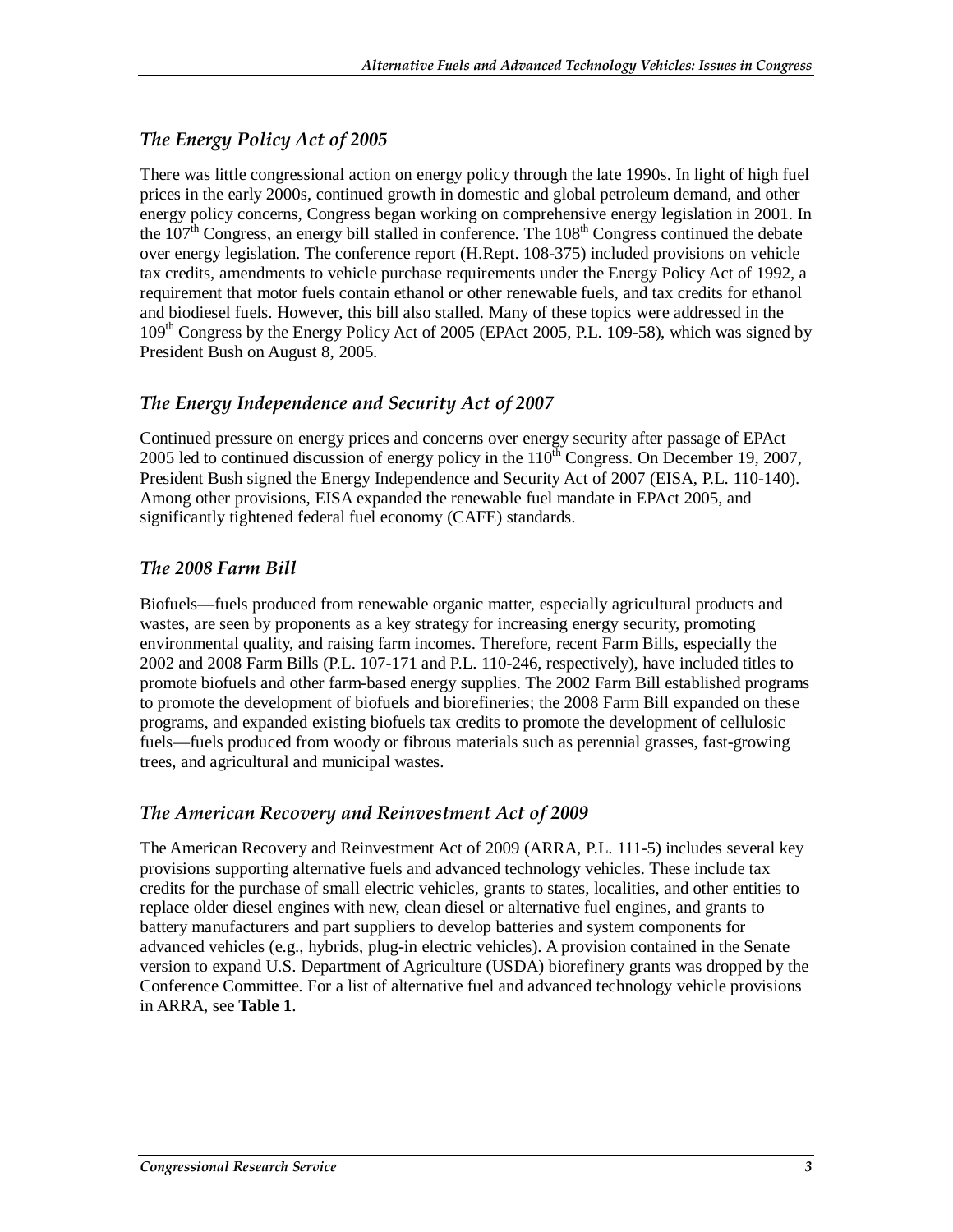#### *The Tax Relief, Unemployment Insurance Reauthorization, and Job Creation Act of 2010*

Tax credits for biodiesel and renewable diesel production and blending had expired at the end of 2009. Credits for ethanol production and blending, as well as a duty on ethanol imports from most countries, were set to expire at the end of 2010. The Tax Relief, Unemployment Insurance Reauthorization, and Job Creation Act of 2010 (P.L. 111-312) extended those incentives through the end of 2011.

#### *Other Legislation*

Other laws affecting alternative fuel and advanced technology vehicles include the Energy Policy and Conservation Act (P.L. 94-163), which established fuel economy standards for passenger cars and light trucks;<sup>5</sup> the 1990 Amendments to the Clean Air Act (P.L. 101-549), which require cities with significant air quality problems to promote low emission vehicles; highway authorization bills, including P.L. 109-59 and P.L. 105-178, which established and reaffirmed tax incentives for ethanol and other fuels; and numerous laws that authorize federal research and development on alternative fuels, advanced technologies, and enabling infrastructure, such as alternative fuel pumps. The Emergency Economic Stabilization Act of 2008 (P.L. 110-343) modified and extended key tax incentives for biodiesel and other alterative fuels.

#### **Current Issues**

Recent events have renewed interest in alternative fuels and advanced vehicles. For example, high pump prices for gasoline and diesel fuel through summer 2008 raised concerns over fuel conservation and energy security, including U.S. dependency on oil imports. In light of this, there is growing interest in more efficient vehicles or vehicles that abandon the use of petroleum altogether. This is especially true as the rapid growth in the sales of light trucks—these include sport utility vehicles (SUVs), mini-vans, and pickups, which tend to have lower fuel economy than passenger cars—through the mid-2000s lowered the overall fuel economy of the new vehicle fleet. EISA requires an increase in fuel economy from passenger cars and light trucks to 35 miles per gallon (mpg) combined in 2020 from roughly 24 mpg in 2007.

Ongoing technological developments in hybrid vehicles, ethanol fuel, fuel cells, and hydrogen fuel have raised key policy questions. These questions include whether more generous tax incentives for hybrid and/or fuel cell vehicles should be established or whether to reduce government's role in vehicle and fuel markets, the costs and environmental impacts associated with production of ethanol or hydrogen as major transportation fuels, and whether research and development funds should be focused on such potentially high-risk technologies as fuel cells or on near-term technologies, such as hybrids.

-

<sup>5</sup> For more information on fuel economy standards, see CRS Report R40166, *Automobile and Light Truck Fuel Economy: The CAFE Standards*, by Brent D. Yacobucci and Robert Bamberger.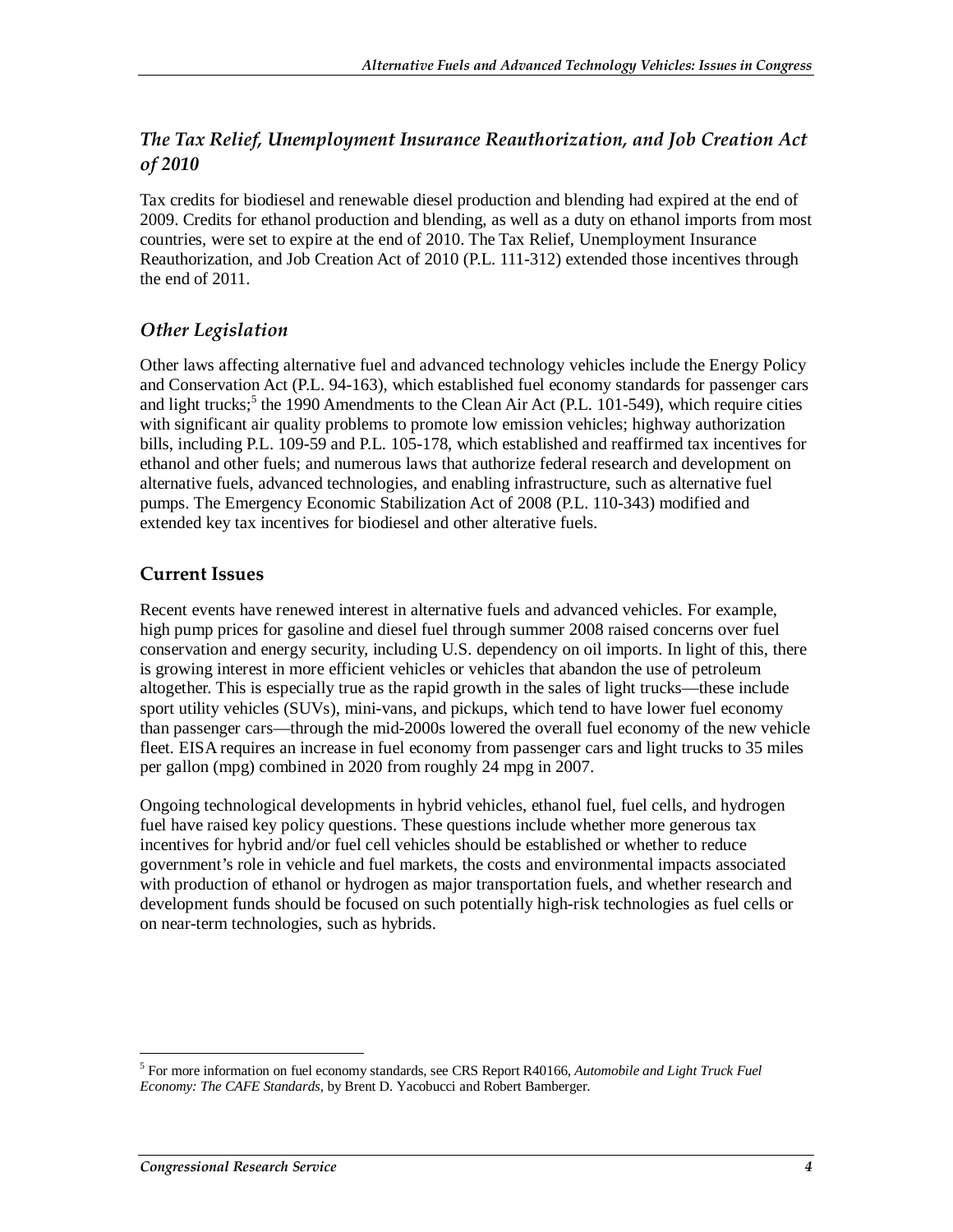Gasoline prices have spiked and the gasoline supply system has faced disruptions several times in recent years, driven by various factors, including

- hurricanes along the Gulf Coast in the fall of 2005;
- high crude prices, issues with refining capacity, and concerns about ethanol supply in spring 2006;
- historic high crude oil and gasoline prices in 2007 and 2008.

These price surges and supply disruptions raised congressional interest in alternatives to petroleum. Coupled with concerns over the environmental impact of petroleum and other fossil fuels, congressional interest in alternatives remains strong, even though oil and gasoline prices declined after the summer of 2008.

### **Fuel Tax Incentives**

There are three key tax incentives for alternative fuels: (1) a tax credit for conventional ethanol of \$0.45 per gallon,  $^{6}$  (2) a tax credit for biodiesel and renewable diesel of \$1.00 per gallon,<sup>7</sup> and (3) a credit of \$0.50 per gallon for the retail sale of alternative fuels other than ethanol and biodiesel (e.g., LPG). In addition, there are tax credits for small ethanol and biodiesel producers (\$0.10 per gallon), and a tax credit for the production of cellulosic biofuels (up to \$1.01 per gallon, depending on the fuel).<sup>8</sup> The credits for the retail sale of alternative fuels and for biodiesel and renewable diesel expired at the end of 2009, and the ethanol tax credits were scheduled to expire at the end of 2010 (except for the cellulosic fuel credit, which expires at the end of 2012). P.L. 111-312 extended all of these credits through the end of 2011, and made the extension retroactive for 2010 in the case of credits that had expired at the end of 2009. The  $112<sup>th</sup>$  Congress may revisit these incentives and discuss whether they should be extended through 2011.

In general, there is ongoing interest in tax incentives for the production and purchase of alternative fuels. Supporters of this approach argue that the market favors conventional fuels, and that the widespread infrastructure and nearly ubiquitous use of conventional fuels in automobiles makes it difficult for alternative fuels to compete without economic incentives. The American Jobs Creation Act of 2004 (P.L. 108-357) replaced a previous excise tax exemption for ethanolblended fuels with a tax credit. The credit was valued at \$0.51 per gallon in 2008 and was reduced to \$0.45 per gallon in 2009.

In addition to the credit for ethanol-blended gasoline, there has been interest in promoting biodiesel fuel. P.L. 108-357, and subsequent amendments, provides a tax credit of \$1.00 per gallon for the sale and use of biodiesel. P.L. 109-58 expanded the credit to include "renewable diesel," which is produced from a different process than biodiesel and results in a fuel with somewhat different chemical characteristics. In guidance on the tax credit, the Internal Revenue

<sup>&</sup>lt;u>.</u> <sup>6</sup> Through 2008, the tax credit was valued at \$0.51 per gallon. The 2008 Farm Bill lowered the credit to \$0.45 per gallon in the first year after U.S. ethanol supply exceeded 7.5 billion gallons. Through October 2008, annual U.S. ethanol consumption had already exceeded 7.8 billion gallons: Renewable Fuels Association, *The Industry - Statistics*, 2008 Monthly U.S. Fuel Ethanol Production/Demand, Washington, DC, http://www.ethanolrfa.org/industry/statistics/.

 $7$  Through 2008, the credit for biodiesel produced from recycled materials was \$0.50 per gallon. EESA eliminated the distinction between biodiesel fuels produced from different feedstocks.

<sup>8</sup> For more information on tax and non-tax incentives for ethanol and biodiesel, see CRS Report R40110, *Biofuels Incentives: A Summary of Federal Programs*, by Brent D. Yacobucci.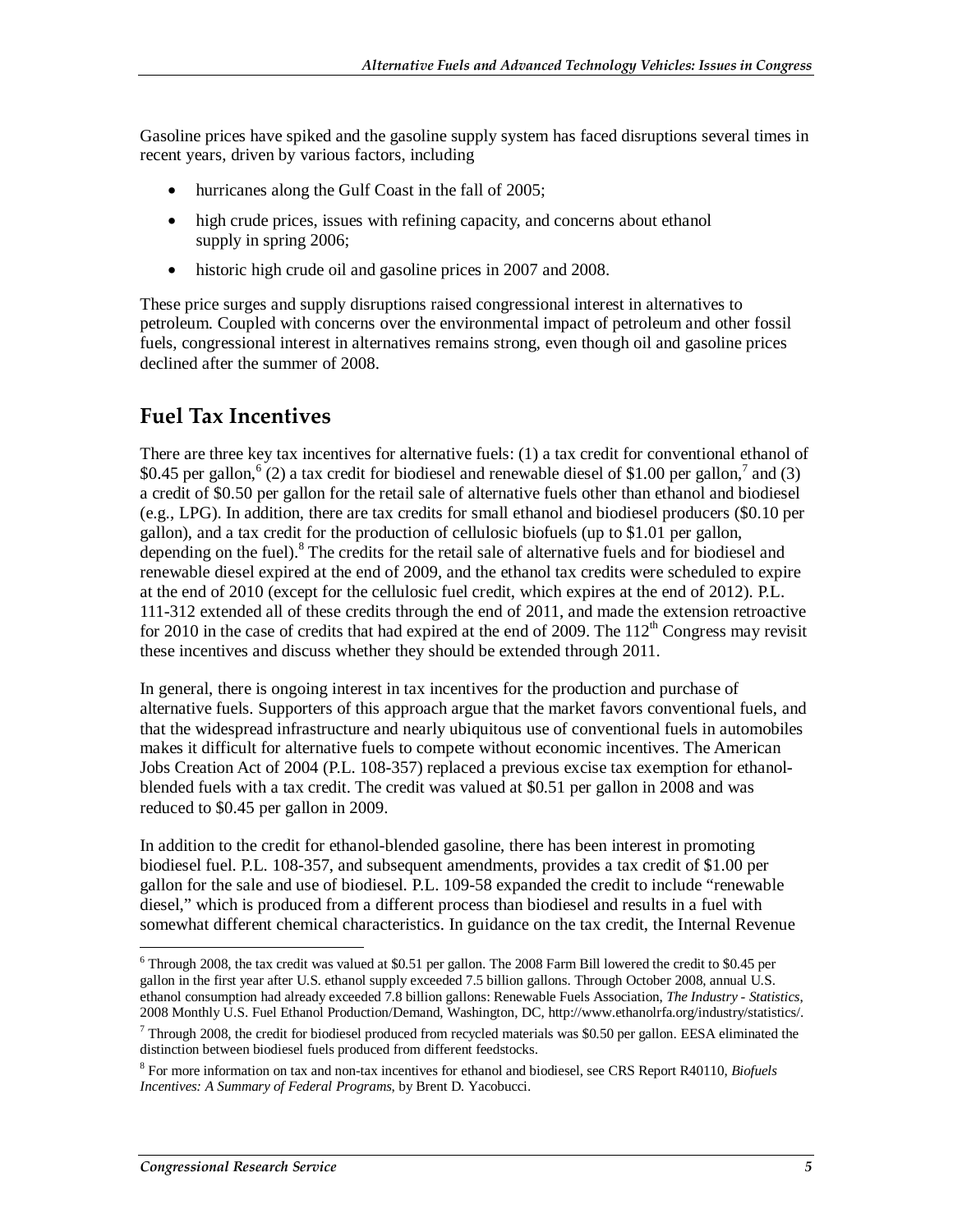Service ruled that renewable diesel includes synthetic diesel fuel produced from vegetable oils at petroleum refineries.<sup>9</sup> Most biodiesel producers are small plants, and many biodiesel producers were concerned that this decision could lead to a shift away from biodiesel production to renewable diesel production at large refineries, although this effect seems limited. The Emergency Economic Stabilization Act of 2008 (EESA) included the following language amending the renewable diesel tax credit: "such term does not include any fuel derived from coprocessing biomass with a feedstock which is not biomass."10 Presumably, this provision is intended to limit the production of renewable diesel eligible for the tax credit at petroleum refineries. EESA also extended the biodiesel and renewable diesel credits through the end of 2009, and the credits were further extended by P.L. 111-312.

### **The Renewable Fuel Standard (RFS)11**

The Energy Policy Act of 2005 (EPAct 2005, P.L. 109-58) established a federal requirement that motor fuel suppliers (e.g., petroleum refiners) supply an increasing amount of renewable fuels. The Energy Independence and Security Act of 2007 (EISA, P.L. 110-140) expanded the mandate, requiring the use of 36 billion gallons of renewable fuels by 2022.

On February 3, 2010, the Environmental Protection Agency (EPA) finalized rules for the expanded RFS—often referred to as "RFS2."<sup>12</sup> As mandated by EISA, the rule requires the use of 12.95 billion gallons of renewable fuels in transportation fuels in 2010. Most of this mandate will be met using ethanol produced from corn, although within the larger RFS mandate, there are carve-outs for cellulosic biofuels, biomass-based diesel substitutes, and other advanced biofuels.

One area of controversy is EPA's conclusion about the greenhouse gas impacts of biofuels. As part of its expansion of the RFS, EISA requires that all advanced biofuels, as well as conventional biofuels from new refineries, have reduced greenhouse gas emissions relative to gasoline. In its proposed rule, EPA found that many fuel pathways did not meet the threshold requirements in EISA. However, its methodology was criticized by biofuels supporters. In the final rule, EPA modified its methodology to reflect some of those comments. However, some biofuels opponents counter that the final rules went too far in the opposite direction.<sup>13</sup>

A key component of the expanded RFS is a requirement starting in 2010 that a growing portion of the RFS be met using cellulosic biofuels (see "Cellulosic Biofuels"). Under EISA, the cellulosic biofuel mandate begins at 100 million gallons in 2010 and increases to 16 billion gallons by 2022. However, EPA concluded that U.S. production capacity will be well below 100 million gallons in 2010: Using its authority under EISA to waive parts of the RFS, EPA set the cellulosic biofuel mandate at 6.5 million gallons (ethanol equivalent) for 2010.<sup>14</sup>

 9 U.S. Internal Revenue Service, Notice 2007-37: Renewable Diesel, April 23, 2007.

<sup>10</sup> P.L. P.L. 110-343, Division B, Sec. 202.

<sup>&</sup>lt;sup>11</sup> For more information on the RFS, see CRS Report R40155, *Renewable Fuel Standard (RFS): Overview and Issues*, by Randy Schnepf and Brent D. Yacobucci.

<sup>12</sup> U.S. Environmental Protection Agency, *EPA Finalizes Regulations for the National Renewable Fuel Standard Program for 2010 and Beyond*, EPA-420-F-10-007, Washington, DC, February 2010, http://www.epa.gov/otaq/ renewablefuels/420f10007.htm.

<sup>13</sup> Steven Mufson, "A Boost for Corn-Based Ethanol?," *The Washington Post*, February 4, 2010, p. A15.

<sup>14</sup> For more information on EPA's waiver authority, see CRS Report RS22870, *Waiver Authority Under the Renewable Fuel Standard (RFS)*, by Brent D. Yacobucci.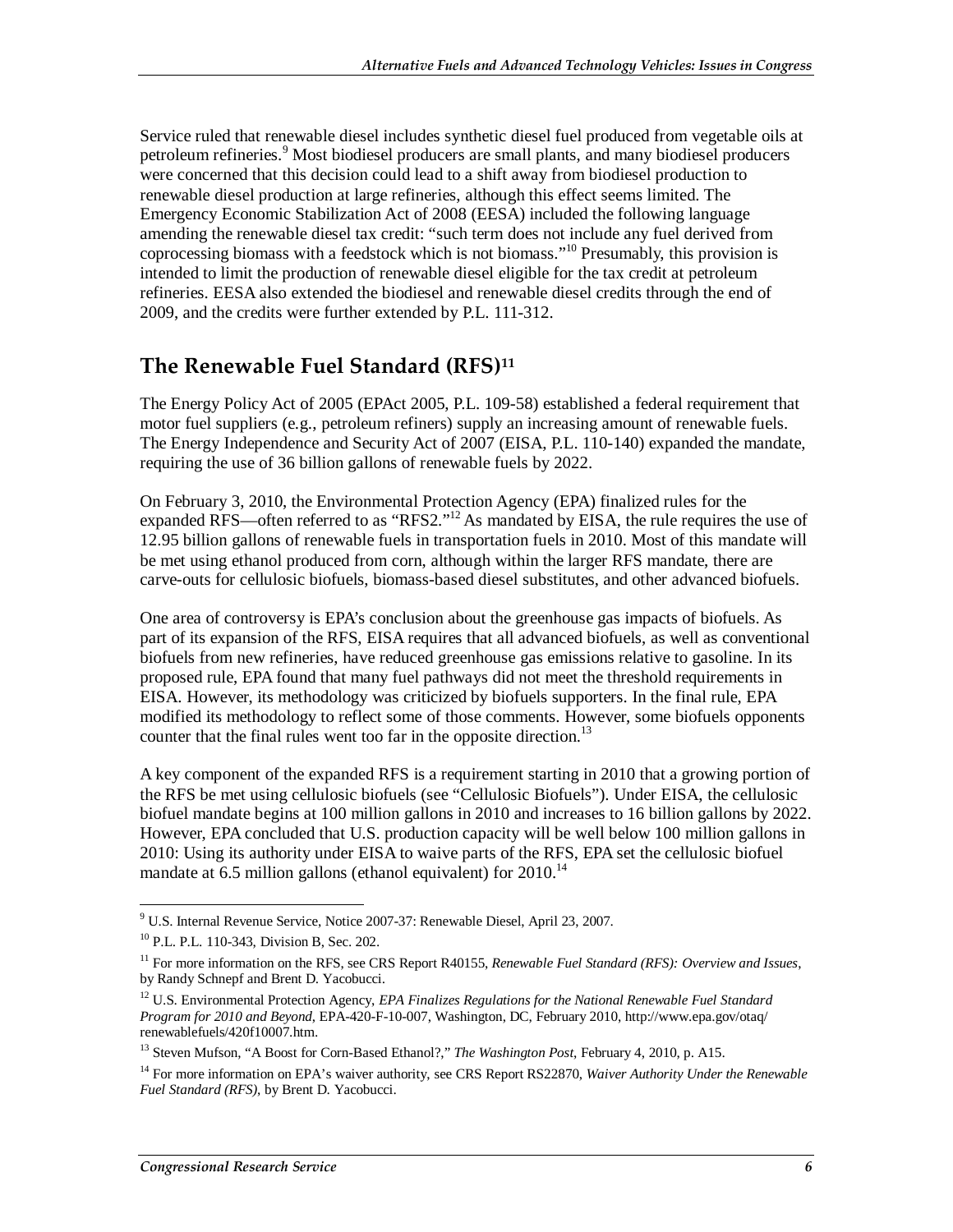While we proposed that the cellulosic biofuel standard would be set at the EISA specified level of 100 million gallons for 2010, based on analysis of information available at this time, we no longer believe the full volume can be met.... we have found that many of the projects that served as the basis for the proposal have been put on hold, delayed, or scaled back. At the same time, there have been a number of additional projects that have developed and are moving forward.... the timing for many of the projects indicates that while few will be able to provide commercial volumes for 2010, an increasing number will come on line in 2011, 2012, and 2013.... 5 million gallons (6.5 million ethanol equivalent) represents a reasonable, yet achievable level for the cellulosic standard for 2010.<sup>1</sup>

In November 2010 EPA finalized the required fuel levels for 2011, including the cellulosic biofuel mandate.<sup>16</sup> For 2011, EPA has established a cellulosic mandate of 6.6 million gallons, well below the 250 million gallons scheduled in EISA.<sup>17</sup>

### **Ethanol "Blend Wall"18**

Currently, ethanol concentration in gasoline is limited to 10% (E10). This limit is driven by four key factors: (1) regulation of fuel additives under EPA's implementation of the Clean Air Act; (2) vehicle and engine warranties and certification; (3) design and certification of existing infrastructure to deliver motor fuels (e.g., gasoline storage tanks, fuel pumps, etc.); and (4) state and local codes and regulations, including fire codes.

Because of these limitations, the total volume of ethanol that can be blended into U.S. gasoline is limited to roughly 14 billion to 15 billion gallons. However, by 2013 (or perhaps earlier), the RFS mandates will exceed this "blend wall." To meet the requirements of the RFS, gasoline suppliers will need to blend ethanol above 10%, or will need to use other avenues for supplying renewable fuels (e.g., using significantly more E85—85% ethanol and 15% gasoline—in vehicles designed for its use; increasing the use of biodiesel and renewable diesel in diesel fuel). Because of these concerns, various stakeholders are pushing for EPA to allow higher-level ethanol blends—E15, E20, or higher.

On March 6, 2009, Growth Energy (on behalf of 52 U.S. ethanol producers) applied to EPA for a waiver from the current Clean Air Act limitation of 10%. The application requests an increase in the maximum concentration to 15% (E15). On November 30, 2009, EPA sent a letter to Growth Energy neither granting nor denying the waiver, stating that studies necessary for the agency to make a decision had not been completed, and that some of that data may be available in May or June of 2010. To meet the high volumes of renewable fuels mandated by EISA, EPA recognized that "it is clear that ethanol will need to be blended into gasoline at levels greater than the current limit of 10 percent." In September 2010, EPA approved the use of E15 in model year (MY) 2007

<sup>-</sup><sup>15</sup> U.S. Environmental Protection Agency, *Regulation of Fuels and Fuel Additives: Changes to Renewable Fuel Standard; Final Rule*, EPA-HQ-OAR-2005-0161, Washington, DC, February 3, 2010, p. 14, http://www.epa.gov/otaq/ renewablefuels/rfs2-preamble.pdf.

<sup>16</sup> U.S. Environmental Protection Agency, *EPA Finalizes 2011 Renewable Fuel Standards*, Washington, DC, November 2010, http://www.epa.gov/otaq/fuels/renewablefuels/420f10056.htm.

<sup>&</sup>lt;sup>17</sup> For more information on current cellulosic biofuel production capacity and the cellulosic mandate, see CRS Report R41106, *Meeting the Renewable Fuel Standard (RFS) Mandate for Cellulosic Biofuels: Questions and Answers*, by Kelsi Bracmort.

<sup>&</sup>lt;sup>18</sup> For more information on the blend wall, see CRS Report R40445, *Intermediate-Level Blends of Ethanol in Gasoline*, *and the Ethanol "Blend Wall,"* by Brent D. Yacobucci.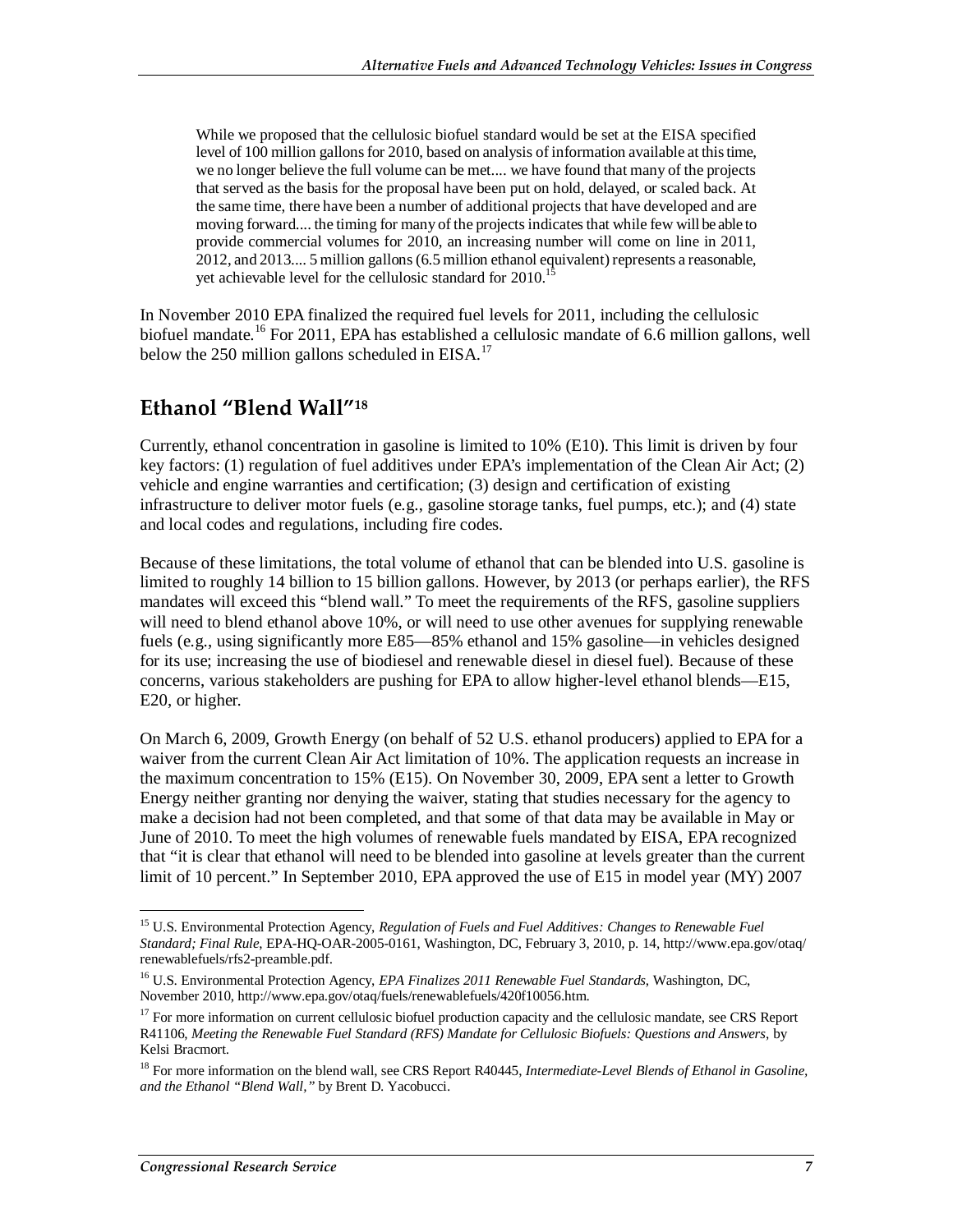and newer passenger vehicles, but deferred a decision on MY2001-MY2006 vehicles. Because EPA determined there was insufficient data to alleviate concerns over emissions performance in older vehicles, as well as motorcycles, heavy trucks, and non-road engines, the agency denied a waiver for the use of E15 in those vehicles and engines.

To grant the waiver, the petitioner must establish to EPA that the increased ethanol content will not "cause or contribute to a failure of any emission control device or system" to meet emissions standards. EPA is to consider short- and long-term (full useful life) effects on evaporative and exhaust emissions from various vehicles and engines, including cars, light trucks, and non-road engines. In its November 30 letter, EPA noted that long-term testing on newer vehicles had not then been completed, but that the agency expects that model year 2001 and newer vehicles "will likely be able to accommodate higher ethanol blends, such as E15."

In addition to the emissions control concerns, other factors affecting consideration of the blend wall include vehicle and engine warranties and the effects on infrastructure. Currently, no automaker warrants its vehicles to use gasoline with higher than 10% ethanol. Small engine manufacturers similarly limit the allowable level of ethanol. Because of concerns over potential equipment damage, a group of vehicle and engine manufacturers are challenging in court EPA's initial decision to allow E15 in newer vehicles.<sup>19</sup> Potential concerns with older, "legacy" vehicles and equipment include the potential for higher ethanol concentrations to lead to corrosion of seals and other components, corrosion of fuel tanks, higher operating temperatures for some engines (e.g., smaller non-road engines), and higher emissions of some pollutants.

The waiver also has implications for fueling infrastructure. For example, most gasoline distribution systems (e.g., gas pumps, storage tanks) are designed to dispense up to E10. While some of these systems may be able to operate effectively on E15 or higher, their warranties/certifications would likely need to be updated. Further, many current state laws prohibit the use of blends higher than E10.

In EPA granting a waiver only for newer vehicles, a key question is how fuel pumps might be labeled to keep owners from using E15 in older vehicles and other equipment. Along with the waiver decision, EPA proposed new pump labeling rules to indicate which gasoline pumps dispense E15. The comment period for the proposal runs through January 3, 2011. A related question is whether fuel suppliers would even be willing to sell E15 if some of their customers may not use it.

-

<sup>&</sup>lt;sup>19</sup> Alliance of Automobile Manufacturers et al v. United States Environmental Protection Agency (United States Court of Appeals for the District of Columbia Circuit). Docket No. 10-1414. For the plaintiff's arguments, see Outdoor Power Equipment Institute, *Fact Sheet: E-15 Partial Waiver Legal Challenge*, December 17, 2010, http://members.opei.org/ news/detail.dot?id=12146.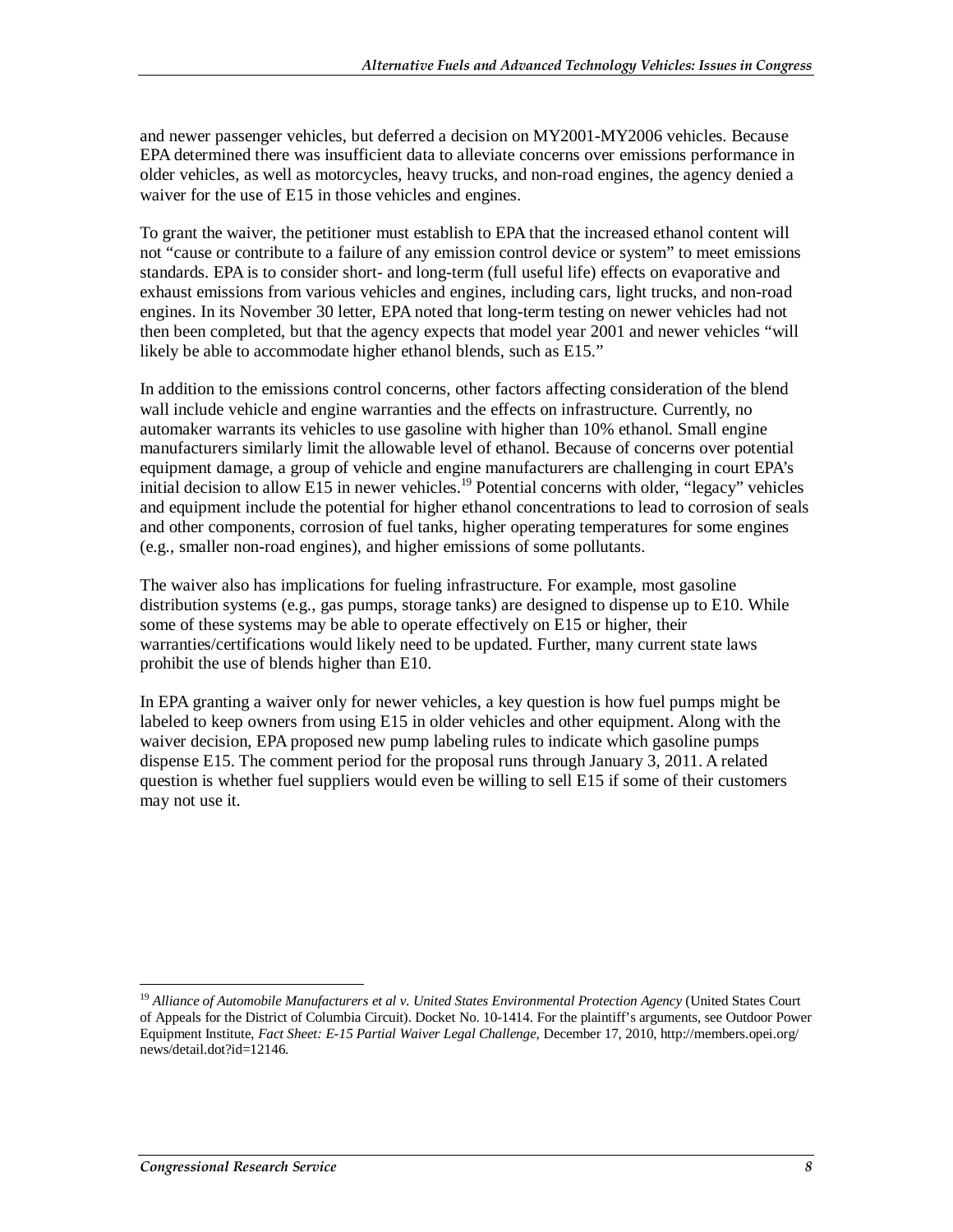## **Cellulosic Biofuels20**

Ethanol, the most significant biofuel in the United States, is usually produced from corn. However, corn is a key animal feed, and is also used for human consumption. Further, corn is a resource-intensive crop, requiring significant use of chemical fertilizers and generally grown on prime farmland. There is growing interest in developing biofuels that require less energy to produce and have a smaller environmental footprint.

Biofuels produced from cellulosic materials such as fast-growing trees, prairie grasses, or agricultural wastes/byproducts are seen as a potential strategy for reducing the environmental impact of biofuels while expanding the United States' ability to displace petroleum fuels. The potential supply of these feedstocks is abundant, which is why it is expected that future expansion of the U.S. biofuels industry will be in this area.

However, breaking down cellulose and converting it into fuel requires complex chemical processing. Starches (such as corn) and sugars (such as cane sugar) are relatively easily fermented into alcohol, while cellulose must be broken down into sugars or starches through enzymatic or thermochemical processes before fermentation. Alternatively, biomass can be converted into synthesis gas,  $^{21}$  which can then be used to produce fuels. Regardless of the pathway, processing cellulose into fuels is currently prohibitively expensive relative to other conventional and alternative fuel options. Therefore, R&D has focused on lowering the costs of enzymatic and other processing techniques.

Further, questions remain about the feasibility of these fuels, as well as the ultimate environmental footprint—many of the proposed feedstocks have never been grown on a large scale. Therefore, R&D is also focused on increasing the yield of potential biofuel crops, developing harvesting techniques, and finding ways to limit the environmental impact of dedicated energy crops.

The Energy Policy Act of 2005 included provisions to promote the development of cellulosic biofuels. These include an authorization for increased research and development funding at the Department of Energy; grants, loans, and loan guarantees for the development of cellulosic biofuels; per-gallon incentives for the first 1 billion gallons of domestic production;<sup>22</sup> and a mandate that gasoline contain a minimum amount of cellulosic ethanol annually starting in 2013.

On December 20, 2006, President Bush signed the Tax Relief and Health Care Act of 2006 (P.L. 109-432). Among other provisions, this tax law established a 50% depreciation allowance for cellulosic ethanol plants placed in service before January 1, 2013, subject to certain limitations.

The Energy Independence and Security Act of 2007 expanded the renewable fuel mandate in EPAct 2005, and established specific requirements for "advanced biofuels"—defined as fuels produced from feedstocks other than corn starch, and with 50% lower lifecycle greenhouse gas

<sup>-</sup>20 For more information on cellulosic biofuels, see CRS Report RL34738, *Cellulosic Biofuels: Analysis of Policy Issues for Congress*, by Kelsi Bracmort et al.

 $21$  A mixture of hydrogen and carbon monoxide that can be used to produce a variety of chemicals and fuels.

 $22$  On December 15, 2009, the Department of Energy finalized a rule establishing the incentive program. U.S. Department of Energy, "Final Rule: Production Incentives for Cellulosic Biofuels; Reverse Auction Procedures and Standards," 74 *Federal Register* 52867-52873, October 15, 2009.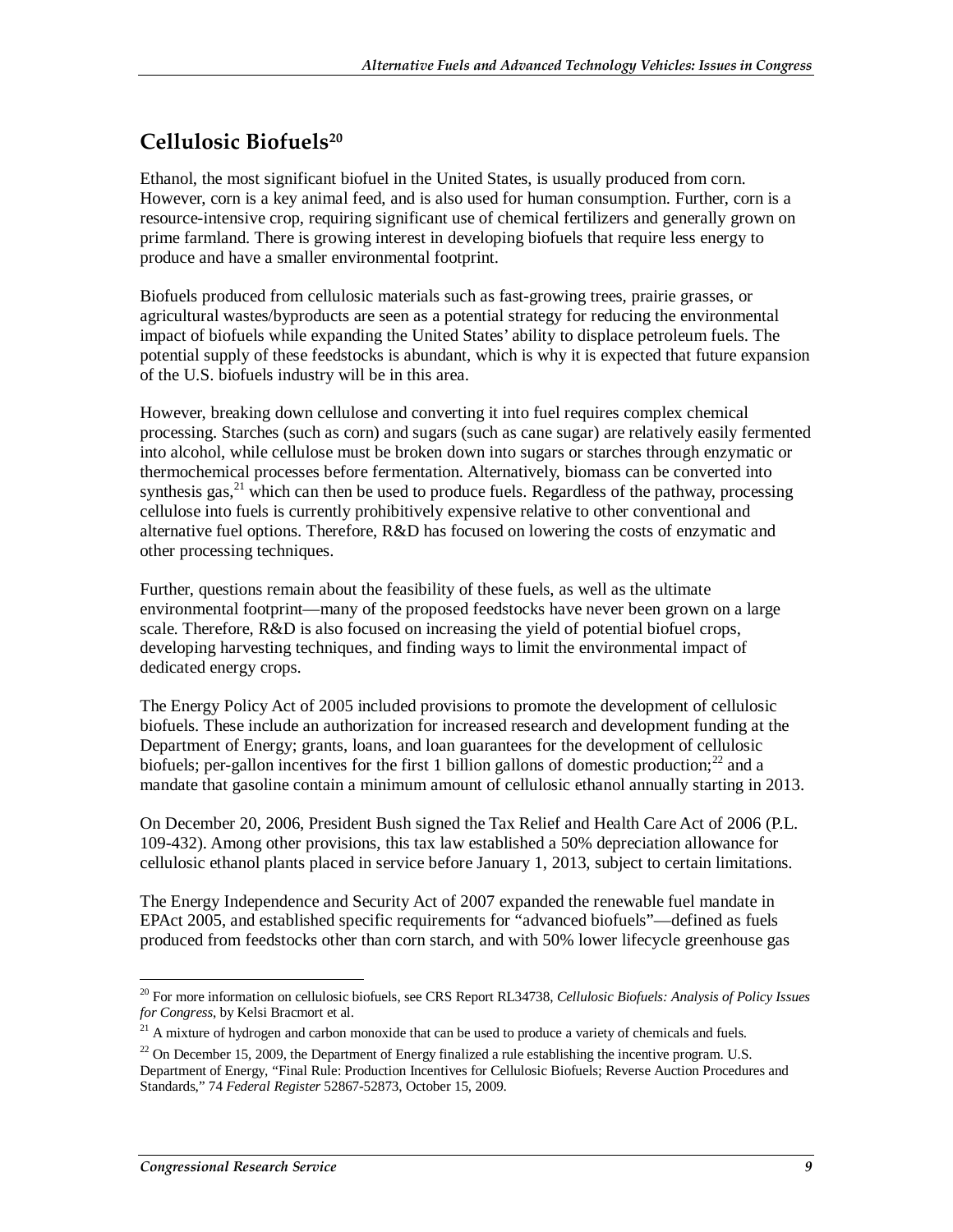emissions than petroleum fuels. (See "The Renewable Fuel Standard (RFS).") Of the 36 billion gallons of renewable fuel required in 2022, 21 billion gallons must be advanced biofuels; within that mandate, there are specific carve-outs for cellulosic biofuels and biomass-based diesel fuels. The 2008 Farm Bill established a tax credit of up to \$1.01 per gallon for the production of cellulosic biofuels.

## **Ethanol Imports**

Corn growers and ethanol producers are supportive of the renewable fuel standard because of its implications for higher corn and ethanol prices. However, concern over ethanol imports has grown among some stakeholders. Because of lower production costs and the availability of government incentives, ethanol prices in Brazil and some other countries can be significantly lower than in the United States. To offset the U.S. tax incentive that all ethanol (imported or domestic) receives, most imports are subject to a relatively small 2.5% ad valorem tariff, but more significantly an added duty of \$0.54 per gallon. This added duty effectively negates the tax incentive for covered imports<sup>23</sup> and has been a significant barrier to fuel ethanol imports.

However, under certain conditions imports of ethanol from Caribbean Basin Initiative (CBI) countries are granted duty-free status. $^{24}$  This is true even if the ethanol was produced in a non-CBI country. In this scenario, the ethanol is produced in another country (historically Brazil or a European country), dehydrated in a CBI country, then shipped to the United States. In recent years, these imports have reached as high as 5% of the U.S. ethanol market. This avenue for imported ethanol to avoid the tariff has been criticized by some stakeholders, including some Members of Congress. With the establishment of a renewable fuel standard, as well as high U.S. gasoline and ethanol prices, there may be more interest in importing ethanol, either through CBI countries or directly from ethanol producers.

In addition to the concerns over imports of duty-free ethanol from CBI countries, there is growing concern that a large portion of ethanol otherwise subject to the duties is being imported duty-free through a "manufacturing drawback."25 If a manufacturer imports an intermediate product, then exports the finished product or a similar product, then that manufacturer may be eligible for a refund (drawback) of up to 99% of the duties paid. There are special provisions for the production of petroleum derivatives.<sup>26</sup> In the case of fuel ethanol, the imported ethanol is used as a blending component in gasoline, and jet fuel (considered a like commodity) is exported to qualify for the drawback. Some critics estimate that as much as 75% or more of the duties were eligible for the drawback in 2006.<sup>27</sup> Therefore, critics question the effectiveness of the ethanol duties and the CBI exemption.

<sup>&</sup>lt;u>.</u>  $23$  When the \$0.54 duty was established, the tax incentive for conventional ethanol was also equivalent to \$0.54 per gallon. Since then, the incentive for conventional ethanol has decreased (to \$0.45 per gallon currently), while the duty has remained at \$0.54 per gallon.

<sup>24</sup> For more information on ethanol imports from CBI countries, see CRS Report RS21930, *Ethanol Imports and the Caribbean Basin Initiative (CBI)*, by Brent D. Yacobucci.

<sup>&</sup>lt;sup>25</sup> For more information on drawbacks, see U.S. Customs Service, Drawback: A Refund for Certain Exports, Washington, February 2002.

 $26$  19 U.S.C. 1313(p).

<sup>27</sup> Peter Rhode, "Senate Finance May Take Up Drawback Loophole As Part Of Energy Bill," *EnergyWashington Week*, April 18, 2007.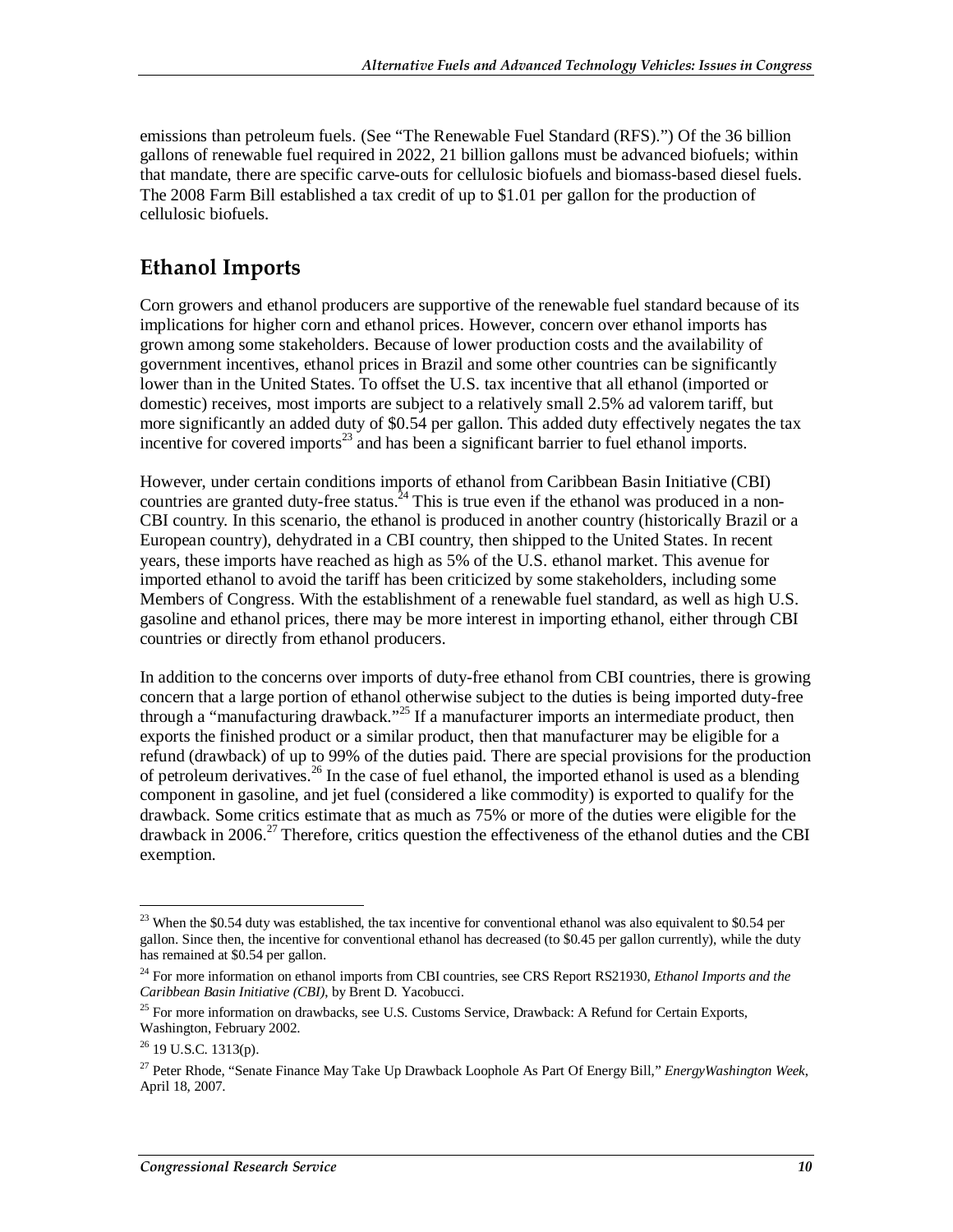On December 20, 2006, President Bush signed the Tax Relief and Health Care Act of 2006 (P.L. 109-432). Among other provisions, the act extended the duty on imported ethanol through December 31, 2008, but did not address the duty drawback provisions or the CBI preference. The 2008 Farm Bill further extended the duty through December 31, 2010, and the 2010 tax package (P.L. 111-312) extended it through December 31, 2011.

### **Vehicle Purchase Requirements**

The Energy Policy Act of 1992 established mandatory alternative fuel vehicle purchase requirements for various vehicle fleets.<sup>28</sup> Under the law, 75% of the passenger vehicles purchased by federal and state vehicle fleets must be capable of operating on alternative fuels; 90% of the vehicles purchased by alternative fuel providers must be alternative fuel vehicles.<sup>29</sup>

The alternative fuel vehicle provisions of EPAct 1992 have been criticized as ineffective because, while EPAct 1992 requires the purchase of vehicles capable of operating on alternative fuels, it did not mandate the use of alternative fuels. In most cases, the vehicles purchased to meet the requirement are dual-fuel vehicles (i.e., they can operate on either a conventional fuel or an alternative fuel). Those vehicles are primarily fueled using gasoline, because gasoline tends to be less expensive and more widely available than alternative fuels because the infrastructure to provide alternative fuels is limited compared with the existing infrastructure for gasoline and diesel fuel.

In addition, despite the vehicle purchase mandate, in previous years many agencies failed to meet their statutory obligation. As a result, in 2002 the Center for Biological Diversity filed a lawsuit with the U.S. District Court for the Northern District of California. In July 2002, the court ruled that several federal agencies failed to meet their quotas and ordered those agencies to prepare reports on their compliance with EPAct, which those agencies have completed.<sup>30</sup> Since that time, most agencies have complied with the requirement; in FY2007, the most recent year data are available, all covered federal fleets met the requirement.<sup>31</sup>

The Energy Policy Act of 2005 (Section 701) modified the requirements for EPAct 1992 compliance. All dual-fuel vehicles purchased to meet the EPAct quotas are required to operate on alternative fuels, unless an agency is granted a waiver by the Secretary of Energy. However, it is unclear whether this requirement will significantly affect federal agency alternative fuel use. The Secretary of Energy is required under the law to conduct a study of the effectiveness of the EPAct requirements. Further, Section 703 of EPAct 2005 allows state and fuel provider fleets to petition the Department of Energy (DOE) to waive the vehicle purchase requirement if the fleet certifies other fuel-saving measures (e.g., using higher-efficiency conventional vehicles or hybrids).

<u>.</u>

 $28$  For purposes of compliance with EPAct 1992, a covered vehicle fleet is one operated by an agency or company in a metropolitan area with at least 20 passenger vehicles in one location.

<sup>&</sup>lt;sup>29</sup> For more information on vehicle purchase requirements, see the Federal Energy Management Program's Fleet Management program at http://www1.eere.energy.gov/femp/program/fedfleet\_requirements.html.

 $30$  Center for Biological Diversity v. Abraham, N.D. Cal., No. CV-00027.

<sup>31</sup> U.S. Department of Energy, Office of Energy Efficiency and Renewable Energy, *Federal Fleet Compliance with EPACT and E.O. 13149/E.O. 13423,* Fiscal Years 2000 through 2007.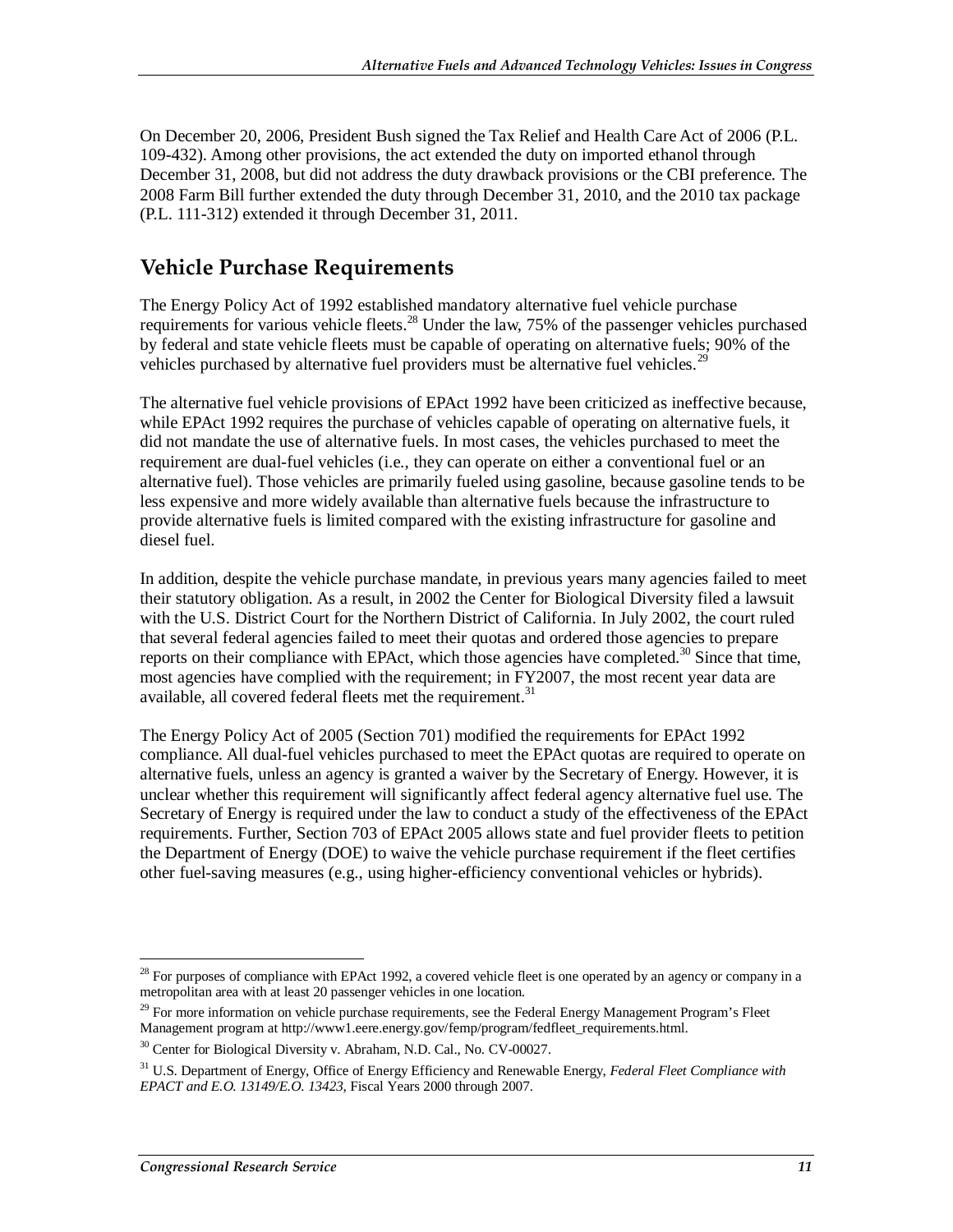On January 28, 2008, President Bush signed the National Defense Authorization Act for Fiscal Year 2008 (P.L. 110-181). Among other provisions, the law amends the definition of "alternative fuel vehicle." Under the new definition, fleets covered by EPAct 1992 will be granted credits for the purchase of hybrid, advanced diesel, $32$  and fuel cell vehicles, in addition to those alternative fuel vehicles already allowed.

In addition to the requirements for federal, state, and fuel provider fleets, EPAct 1992 grants the DOE the authority to extend the requirements to local government and private fleets. However, as of 2002, DOE had not made a determination on requirements for local and private fleets. As part of the above lawsuit, the Center for Biological Diversity also asked the court to force DOE to promulgate new rules. In ruling on the above case, the U.S. District Court for the Northern District of California ordered DOE to establish a timeline for a new rulemaking. DOE compiled a timeline and, on March 4, 2003, it issued a rulemaking determining that such a program would not promote the goals of EPAct, neither reducing dependence on foreign oil nor leading to greater use of alternative fuel vehicles.<sup>33</sup>

The American Recovery and Reinvestment Act of 2009 (H.R. 1) appropriated \$300 million to the General Services Administration for the purchase of vehicles with high fuel economy, including hybrid, plug-in hybrid, and pure electric vehicles.

On January 24, 2007, President Bush signed Executive Order 13423. Among other provisions, this order requires federal agencies to use commercially available plug-in hybrid electric vehicles (PHEVs). On October 5, 2009, President Obama signed Executive Oder 13514, which sets government-wide fuel savings and greenhouse gas reduction goals and affirms the vehicle acquisition goals set in E.O. 13423.

### **Vehicle Purchase Tax Incentives**

Some supporters of alternative fuel and advanced technology vehicles argue that tax incentives for the purchase of vehicles and fuels are more effective than any purchase mandate. In addition to the mandatory purchase requirements, EPAct 1992 established tax incentives for the purchase of electric vehicles and "clean-fuel vehicles," including alternative fuel and hybrid vehicles. The Energy Policy Act of 2005 (Section 1341) significantly expanded and extended the vehicle purchase incentives, establishing tax credits for the purchase of fuel cell, hybrid, alternative fuel, and advanced diesel vehicles. For passenger vehicles, the credit is worth as much as \$3,400 for hybrids and advanced diesels, and as much as \$4,000 for alternative fuel vehicles, depending on vehicle attributes. The expiration date for the incentives also varies depending on the technology. $34$ 

 $\overline{a}$  $32$  Light-duty diesel vehicles that meet specified emissions standards.

<sup>33 68</sup> *Federal Register* 10319.

<sup>&</sup>lt;sup>34</sup> The credits for hybrid and advanced diesel vehicles expired at the end of 2009. Credits for alternative fuel vehicles expire at the end of 2010. For more information on vehicle tax incentives, see CRS Report RS22351, *Tax Incentives for Alternative Fuel and Advanced Technology Vehicles*, by Brent D. Yacobucci.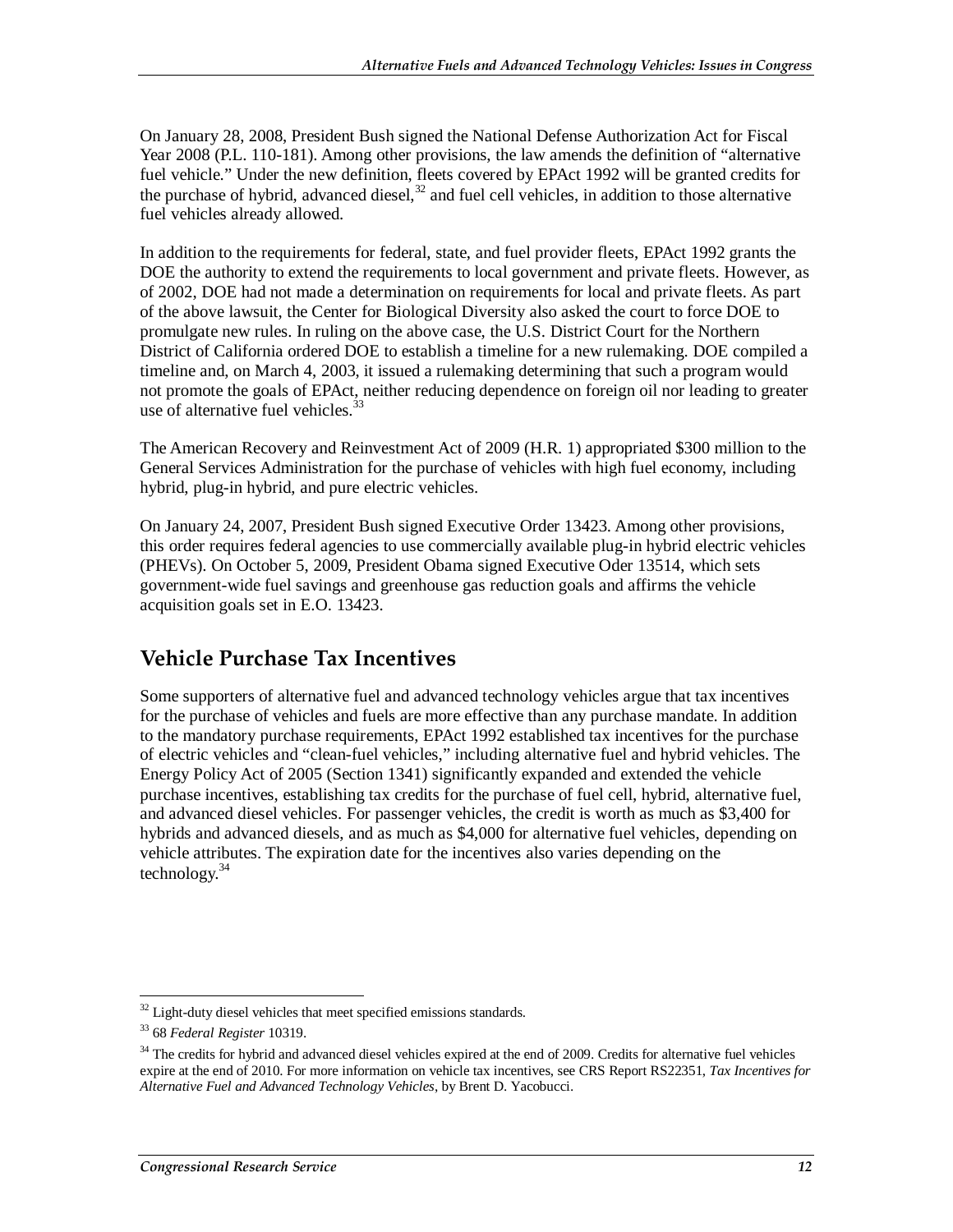The Emergency Economic Stabilization Act of 2008 established a tax credit for the purchase of plug-in vehicles, both pure electric vehicles and plug-in hybrids (i.e., gasoline/electric hybrid vehicles that can fuel on gasoline or be recharged from the electric grid.) For passenger vehicles, the credit is a maximum of \$7,500, depending on the vehicle's battery capacity.

The American Recovery and Reinvestment Act of 2009 (P.L. 111-5) significantly modified the plug-in credits: the law eliminated the credit for vehicles above 14,000 pounds after 2009; established a credit of up to \$2,500 for 2-wheeled, 3-wheeled, and low-speed 4-wheeled plug-in vehicles; and established a credit of up to \$4,000 for the conversion of existing vehicles to run on battery power. The law also allows purchasers to claim the plug-in, alternative fuel vehicle, and hybrid tax credits even if they are subject to the Alternative Minimum Tax (AMT)—previously, taxpayers subject to the AMT could not claim these credits. Eligibility for the plug-in tax credit phases out once a manufacturer has produced 200,000 vehicles eligible for the credit. However, it is unclear whether any automaker will hit this mark before the credit expires at the end of 2014.

## **Biodiesel and Renewable Diesel**

Biodiesel and renewable diesel are synthetic diesel fuels produced from vegetable oils, including soybean and canola oils, animal fats, and recycled cooking grease. They can be blended with conventional diesel fuel and used in diesel engines with few or no modifications. Further, with some engine modifications, they can be used in a nearly pure form. Because biodiesel can displace conventional diesel without the use of new (and in many cases costly) vehicles, there is growing interest in its use. Further, because it can be produced from agricultural products, farmers (especially soybean and canola farmers) and some environmentalists have a keen interest in its development as a way to promote rural economies, reduce agricultural wastes, and limit greenhouse gas emissions. However, biodiesel production is currently expensive: wholesale biodiesel from virgin oils can cost up to two times more than conventional No. 2 diesel; biodiesel from recycled grease is less expensive but still costs considerably more than conventional diesel.

The cost barriers for biodiesel and renewable diesel production have generated interest in providing tax incentives, in the form of either production tax credits or excise tax exemptions, or both. Further there is interest in developing new technologies to help reduce production costs. However, the organic oils used as raw materials are one of the largest costs in production. Therefore, to significantly reduce production costs, the costs of soybean oil and other oils would need to decrease substantially, or less costly feedstocks would need to be developed.

As was stated above, the American Jobs Creation Act, as amended, provided a tax credit of up to \$1.00 per gallon for the sale and use of biodiesel. In addition, the law provided an excise tax credit for biodiesel blends (i.e., biodiesel and conventional diesel). Producers were eligible for one credit or the other, but not both (see "Fuel Tax Incentives" above). These credits were set to expire at the end of 2006; the Energy Policy Act of 2005 (P.L. 109-58) extended these credits through 2008. Further, EPAct 2005 established a credit of \$0.10 per gallon for small agribiodiesel producers, and a \$1.00-per-gallon credit for "renewable diesel"—diesel fuel produced from biomass through a different process than the biodiesel production process. The Emergency Economic Stabilization Act (P.L. 110-343) further extended these credits through the end of 2009. The credits lapsed in 2010, but the Tax Relief, Unemployment Insurance Reauthorization, and Job Creation Act of 2010 (P.L. 111-312) extended the credits through the end of 2011, and made the extension retroactive to all of 2010.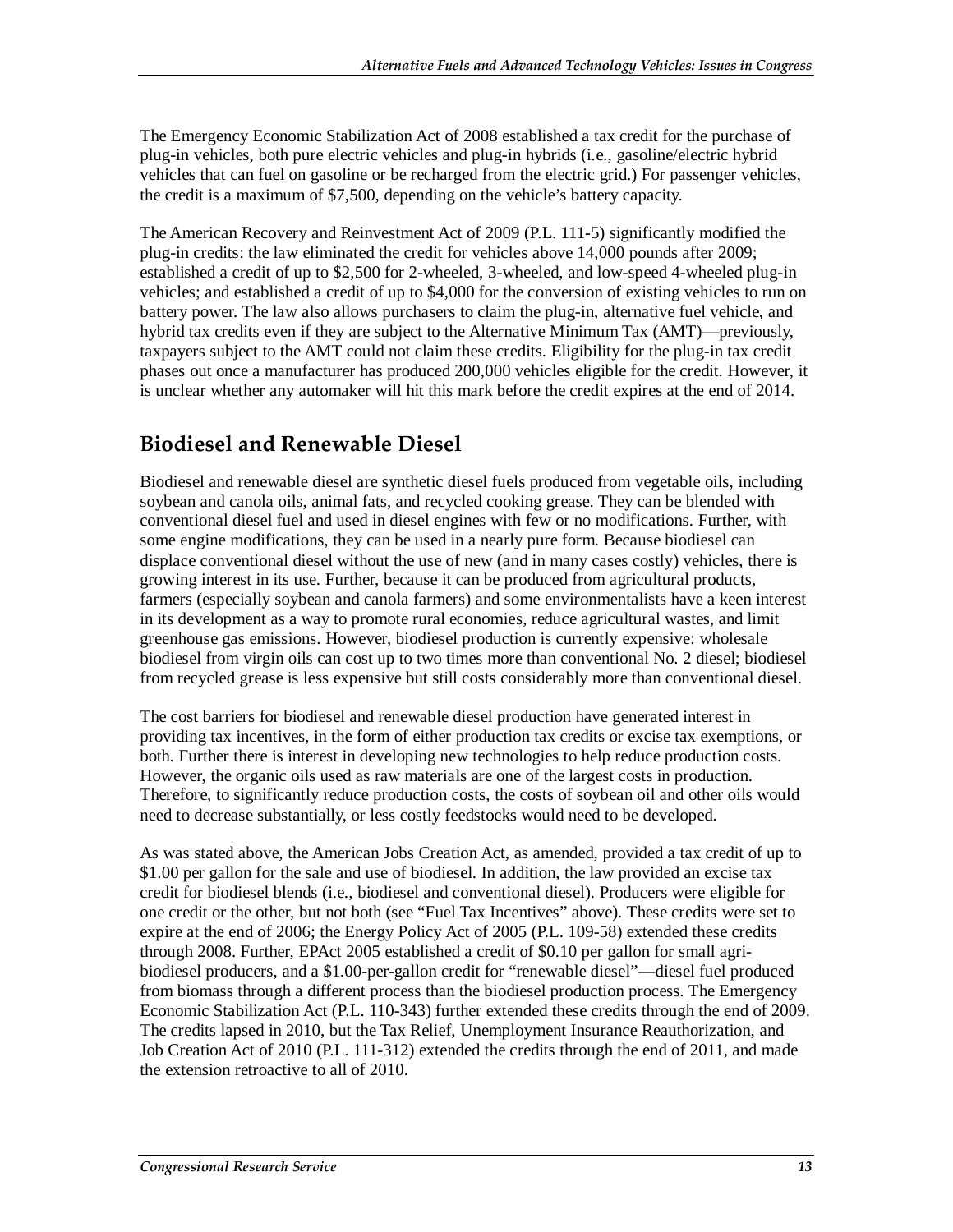## **Hydrogen and Fuel Cells**

Over the past several years, interest has grown substantially in hydrogen fuel and fuel cells. Hydrogen fuel can be produced using any energy source, and has thus been touted as a way to limit dependence on energy imports. Further, when hydrogen is used in a fuel cell (a device that produces electricity by converting hydrogen to water), mostly heat and water are produced, drastically reducing or eliminating vehicle emissions. However, hydrogen fuel production is currently very expensive, as are fuel cells. In addition, depending on the original fuel source, overall fuel-cycle emissions can be a key concern.<sup>35</sup>

Because of the potential benefits from hydrogen and fuel cells, and because of the existing technical and cost barriers to their commercialization, the Bush Administration strongly supported research and development (R&D). In January 2002, the Bush Administration announced the FreedomCAR initiative, which promotes cooperative R&D between the "Big Three" American auto manufacturers (Chrysler, Ford, and General Motors) and the federal government. While the partnership is conducting research on many automotive technologies, hydrogen and fuel cell vehicles have been a key focus. Further, in his January 2003 State of the Union address, President Bush announced the Hydrogen Fuel Initiative, which increased federal spending on hydrogen fuel and stationary fuel cell R&D. Overall, the President requested \$1.8 billion between FY2004 and FY2008 for both initiatives, including a \$720 million increase in funding from earlier appropriations. Over that time, Congress appropriated a total of \$1.4 billion for the initiatives.<sup>36</sup> The Energy Policy Act of 2005 authorized a total of \$3.3 billion through FY2010 for fuel cell and hydrogen  $R&D.<sup>37</sup>$ 

Opponents of the initiatives argue that hydrogen fuel and fuel cells may never be commercialized and that the initiatives draw funding away from near-term technologies such as hybrid vehicles. Further, some argue that research and development alone will not reduce petroleum dependence and that Congress should instead consider tightening fuel economy standards for all vehicles. As noted earlier, Congress did tighten fuel economy standards for all vehicles in the Energy Independence and Security Act of 2007 (P.L. 110-140).

## **Hybrid Vehicles**

Hybrid gasoline/electric (and diesel/electric) vehicles have become increasingly popular in the United States. Hybrids combine a gasoline (or diesel) engine with an electrical motor system to improve efficiency. If their use becomes more widespread, they could help improve the overall efficiency of the vehicle fleet and could help limit oil consumption. Further, they could do so without significant changes to existing infrastructure, which has been a key barrier to the expanded use of alternative fuel vehicles.

<sup>&</sup>lt;u>.</u> <sup>35</sup> For example, depending on the technology used, processing coal into hydrogen could lead to significantly higher emissions of toxic compounds and carbon dioxide.

<sup>&</sup>lt;sup>36</sup> Congress agreed to increase funding for hydrogen and fuel cell research from \$185 million in FY2003 to \$266 million in FY2004, \$305 million in FY2005, \$335 million in FY2006, \$335 million for FY2007, and approximately \$400 million for FY2008.

<sup>37</sup> For more information on the Bush Administration's initiatives, see CRS Report RS21442, *Hydrogen and Fuel Cell Vehicle Research and Development (R&D): FreedomCAR and the President's Hydrogen Fuel Initiative*, by Brent D. Yacobucci.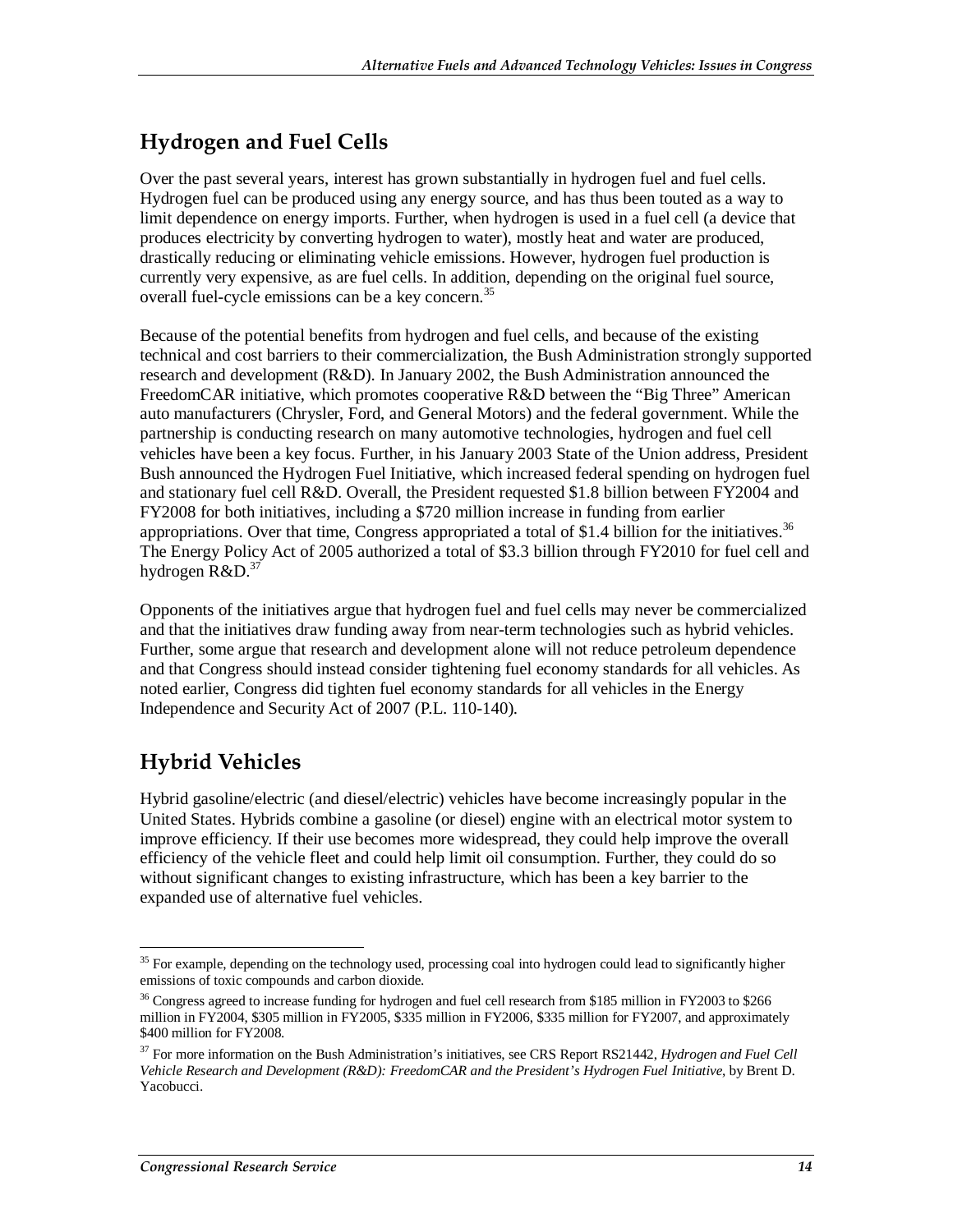Because of their energy and environmental benefits, some states have provided drivers of hybrid vehicles an exemption from high occupancy vehicle (HOV) lane requirements. Under the 1998 surface transportation bill (which expired on September 30, 2003), states had the authority to grant HOV exemptions for so-called "Inherently Low Emission Vehicles" (ILEVs). The ILEV standard requires that a vehicle have no evaporative emissions, a standard that is not met by any current hybrid. However, because of the reduced emissions and improved fuel economy of hybrid vehicles, there has been congressional interest in explicitly granting states the right to exempt them from HOV lane requirements. While not addressing hybrids directly, the final version of the 2005 surface transportation reauthorization act (P.L. 109-59) permits states to exempt certain high-efficiency vehicles from HOV restrictions.

Further, as was stated above, the Energy Policy Act of 2005 and the Emergency Economic Stabilization Act of 2008 expanded the incentives for the purchase of hybrid and plug-in hybrid vehicles (see "Vehicle Purchase Tax Incentives" above).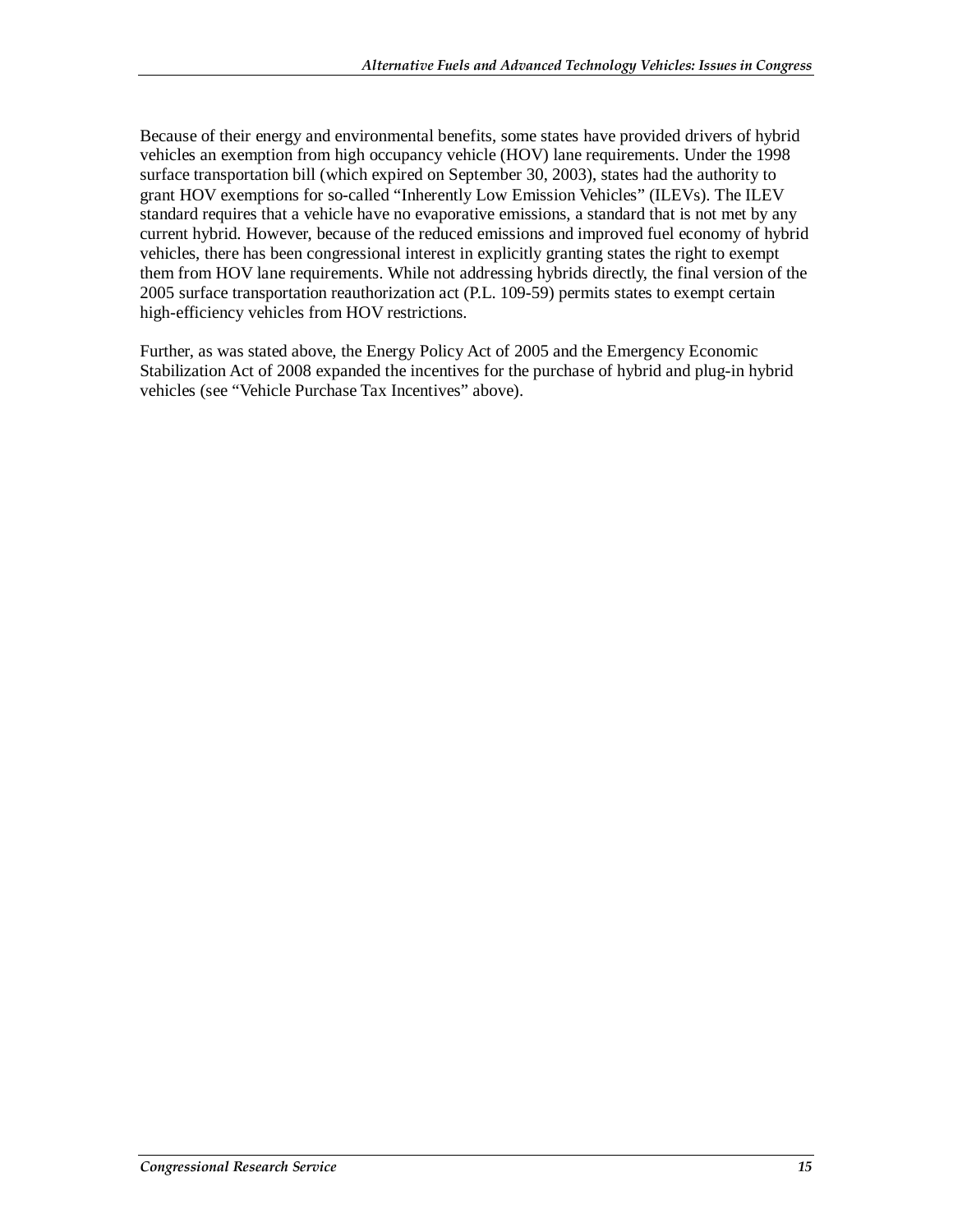## **Alternative Fuel and Advanced Vehicle Technology Provisions in the American Recovery and Reinvestment Act of 2009**

| <b>Topic</b>                                                                         | P.L. 111-5                                                                                                                                                                                                                                                                                                                                                                                                                                                                                                                                                                                                                                                                                                                                          | <b>Comments</b>                                                                                                                                                                                                                                                                                                                                                                                                                                                                                                                                                                                                          |  |
|--------------------------------------------------------------------------------------|-----------------------------------------------------------------------------------------------------------------------------------------------------------------------------------------------------------------------------------------------------------------------------------------------------------------------------------------------------------------------------------------------------------------------------------------------------------------------------------------------------------------------------------------------------------------------------------------------------------------------------------------------------------------------------------------------------------------------------------------------------|--------------------------------------------------------------------------------------------------------------------------------------------------------------------------------------------------------------------------------------------------------------------------------------------------------------------------------------------------------------------------------------------------------------------------------------------------------------------------------------------------------------------------------------------------------------------------------------------------------------------------|--|
| <b>Advanced Battery</b><br>Manufacturing                                             | Appropriates \$2 billion for grants for advanced<br>battery manufacturers                                                                                                                                                                                                                                                                                                                                                                                                                                                                                                                                                                                                                                                                           |                                                                                                                                                                                                                                                                                                                                                                                                                                                                                                                                                                                                                          |  |
| Grants to States for<br>Transportation<br>Electrification                            | Appropriates \$400 million for transportation<br>electrification <sup>a</sup>                                                                                                                                                                                                                                                                                                                                                                                                                                                                                                                                                                                                                                                                       | Sec. 131 of EISA authorizes electrification<br>grants for a variety of transportation modes,<br>including highway vehicles, airport ground<br>support vehicles, and ships                                                                                                                                                                                                                                                                                                                                                                                                                                                |  |
| <b>Grants for Advanced</b><br>Vehicles                                               | Appropriates \$300 million for grants through the<br>Clean Cities program for the purchase of alternative<br>fuel and advanced technology vehicles under Sec.<br>721 of EPAct 2005 <sup>a</sup>                                                                                                                                                                                                                                                                                                                                                                                                                                                                                                                                                     | Sec. 721 of EPAct 2005 authorizes grants to<br>states, localities, and metropolitan transit<br>agencies for the purchase of alternative fuel<br>and advanced technology vehicles                                                                                                                                                                                                                                                                                                                                                                                                                                         |  |
| <b>GSA Purchases of</b><br>Fuel Efficient and<br>Alternative Fuel<br><b>Vehicles</b> | Appropriates \$300 million for the purchase of<br>vehicles with higher fuel economy (including<br>advanced technology vehicles)                                                                                                                                                                                                                                                                                                                                                                                                                                                                                                                                                                                                                     |                                                                                                                                                                                                                                                                                                                                                                                                                                                                                                                                                                                                                          |  |
| <b>Diesel Emissions</b><br>Reduction                                                 | Appropriates \$300 million for diesel emission<br>reduction grants under Title VII, Subtitle G of EPAct<br>2005                                                                                                                                                                                                                                                                                                                                                                                                                                                                                                                                                                                                                                     | EPA funding for this program in prior years<br>had been around \$50 million annually                                                                                                                                                                                                                                                                                                                                                                                                                                                                                                                                     |  |
| Expansion of<br><b>Alternative Fuel</b><br>Refueling<br>Infrastructure Tax<br>Credit | For 2009 and 2010, expands the tax credit for the<br>installation of alternative fuel refueling<br>infrastructure: increases percentage credit for retail<br>installations to 50% and maximum credit to \$50,000;<br>for hydrogen retail infrastructure, maintains 30%<br>credit but increases maximum to \$200,000;<br>increases residential credit to \$2,000                                                                                                                                                                                                                                                                                                                                                                                     | Sec. 1342 of the EPAct 2005 established a tax<br>credit for the installation of infrastructure to<br>deliver alternative fuels-defined as ethanol,<br>natural gas, liquefied petroleum gas, hydrogen,<br>or fuels containing at least 20% biodiesel; the<br>credit was 30% of the installation cost, up to<br>\$30,000 for retail installations, or up to \$1,000<br>for residential installations                                                                                                                                                                                                                       |  |
| Modification of Tax<br>Credit for the<br>Purchase of Plug-in<br><b>Vehicles</b>      | Modifies the tax credit for plug-in vehicles to cap<br>the per-vehicle credit at \$7,500 for light-duty<br>vehicles and heavy-duty vehicles up to 14,000<br>pounds gross weight; replaces the 250,000 total<br>vehicle limit for phase-out of the credit with a<br>200,000 per-manufacturer limit; eliminates the<br>credit for heavier vehicles; establishes a credit of up<br>to \$2,500 for low-speed 4-wheel vehicles, as well as<br>2- and 3-wheeled electric vehicles; establishes a<br>credit of up to \$4,000 for the conversion of an<br>existing vehicle to battery power; allows plug-in<br>credit (as well as other alternative fuel and advanced<br>vehicle credits) as a personal credit against the<br>Alternative Minimum Tax (AMT) | Section 205 of EESA established a tax credit<br>for the purchase of a new plug-in vehicle; the<br>credit is based on the battery capacity of the<br>vehicle, and is capped at \$7,500 for light-duty<br>vehicles and up to \$15,000 for the heaviest<br>vehicles; under the original provision, when<br>total U.S. sales of vehicles eligible for the<br>credit reached 250,000, the credit would begin<br>to phase out; before modification by ARRA<br>purchasers could not claim the plug-in credit<br>and related credits for alternative fuel and<br>advanced technology vehicles if they were<br>subject to the AMT |  |

| Table 1. Alternative Fuel and Advanced Vehicle Technology Provisions in P.L. 111-5 |  |  |  |  |
|------------------------------------------------------------------------------------|--|--|--|--|
|------------------------------------------------------------------------------------|--|--|--|--|

**Source:** CRS Analysis of: H.R. 1 as passed by the House and Senate; Senate Committee on Appropriations, *Appropriations Provisions of the American Recovery and Reinvestment Act*, February 6, 2009; *Joint Explanatory Statement of the Committee of Conference on H.R. 1*; H.Rept. 111-16.

a. Conference report language (Joint Explanatory Statement) specifies this appropriation.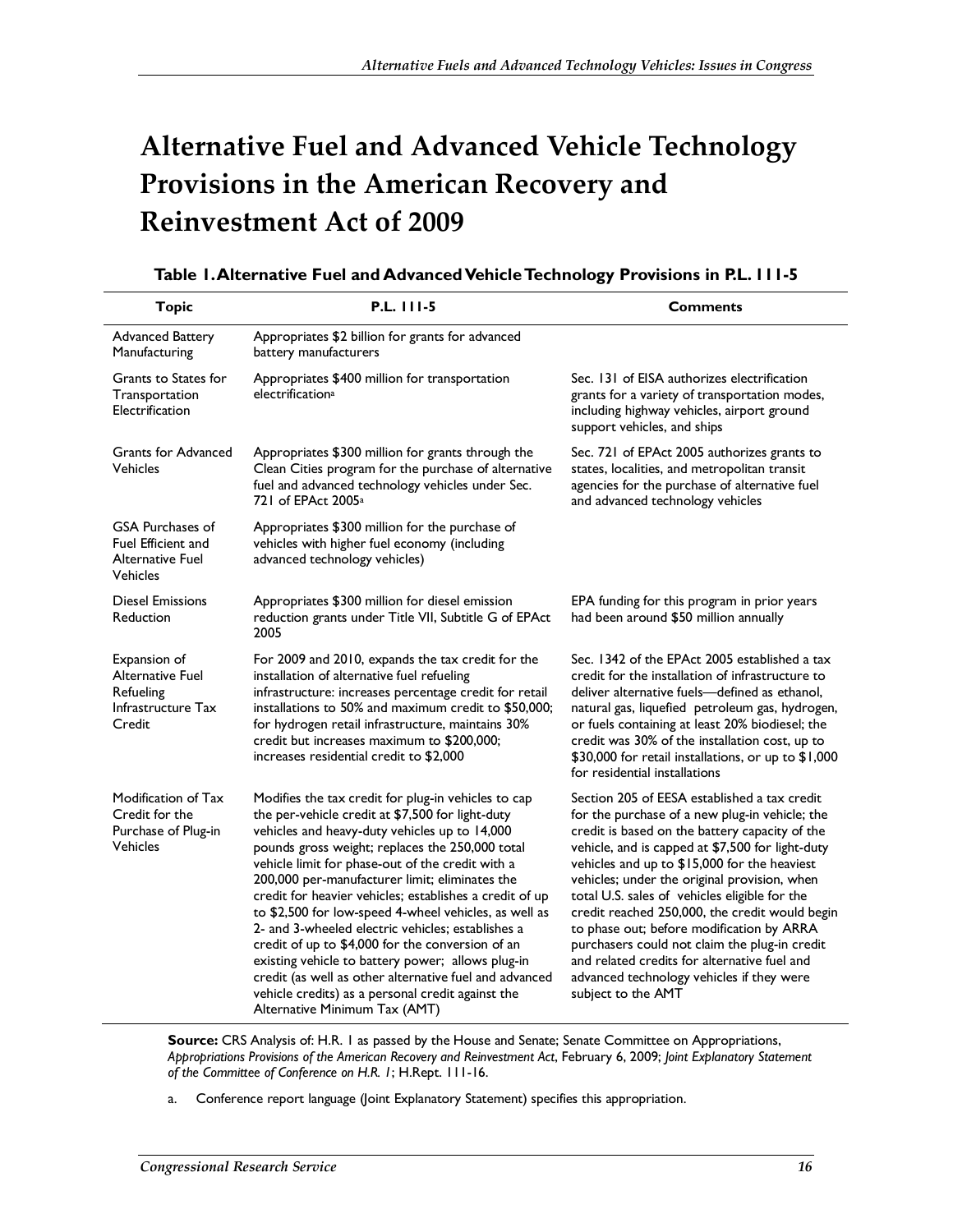## **For Additional Reading**

California Energy Commission. *ABCs of AFVs: A Guide to Alternative Fuel Vehicles.* Sacramento, CA. November 1999.

Electric Drive Transportation Association. *Technology/Vehicle Overview*. Washington, DC. Updated December 2010. http://www.electricdrive.org

Fuel Cells 2000. *Online Fuel Cell Information Center*. Washington, DC. Updated December 2010. http://www.fuelcells.org/

Methanol Institute. *Methanol Institute Homepage*. Washington, DC. Updated March 2010. http://www.methanol.org/

National Biodiesel Board. *Biodiesel Basics.* Jefferson City, MO. Updated January 2010. http://www.biodiesel.org/resources/biodiesel\_basics/

National Hydrogen Association. *General Information*. Washington, DC. Updated January 2010. http://www.hydrogenassociation.org/general/index.asp

Natural Gas Vehicles for America. *About NGVs*. Washington, DC. Updated December 2010. http://www.ngvc.org/about\_ngv/index.html

Propane Education and Research Council. *Autogas*. Washington, DC. Updated December 2009. http://www.propanecouncil.org/propane-as-fuel/

Renewable Fuels Association. *Ethanol Industry Outlook 2010*. Washington, DC. February 2010. http://www.ethanolrfa.org/pages/annual-industry-outlook

U.S. Department of Energy, Office of Energy Efficiency and Renewable Energy. *Alternative Fuels Data Center.* Washington, DC. Updated October 2010. http://www.eere.energy.gov/afdc//

U.S. Department of Energy. *Fuel Cell Report to Congress*. Washington, DC. February 2003.

——. *National Hydrogen Energy Roadmap*. Washington, DC. November 2002.

U.S. Government Accountability Office (formerly Government Accounting Office). Energy Policy Act of 1992: Limited Progress in Acquiring Alternative Fuel Vehicles and Reaching Fuel Goals. Washington, DC. February 2000. RCED-00-59.

——. *Tax Incentives for Petroleum and Ethanol Fuels*. Washington, DC. September 2000. RCED-00-301R.